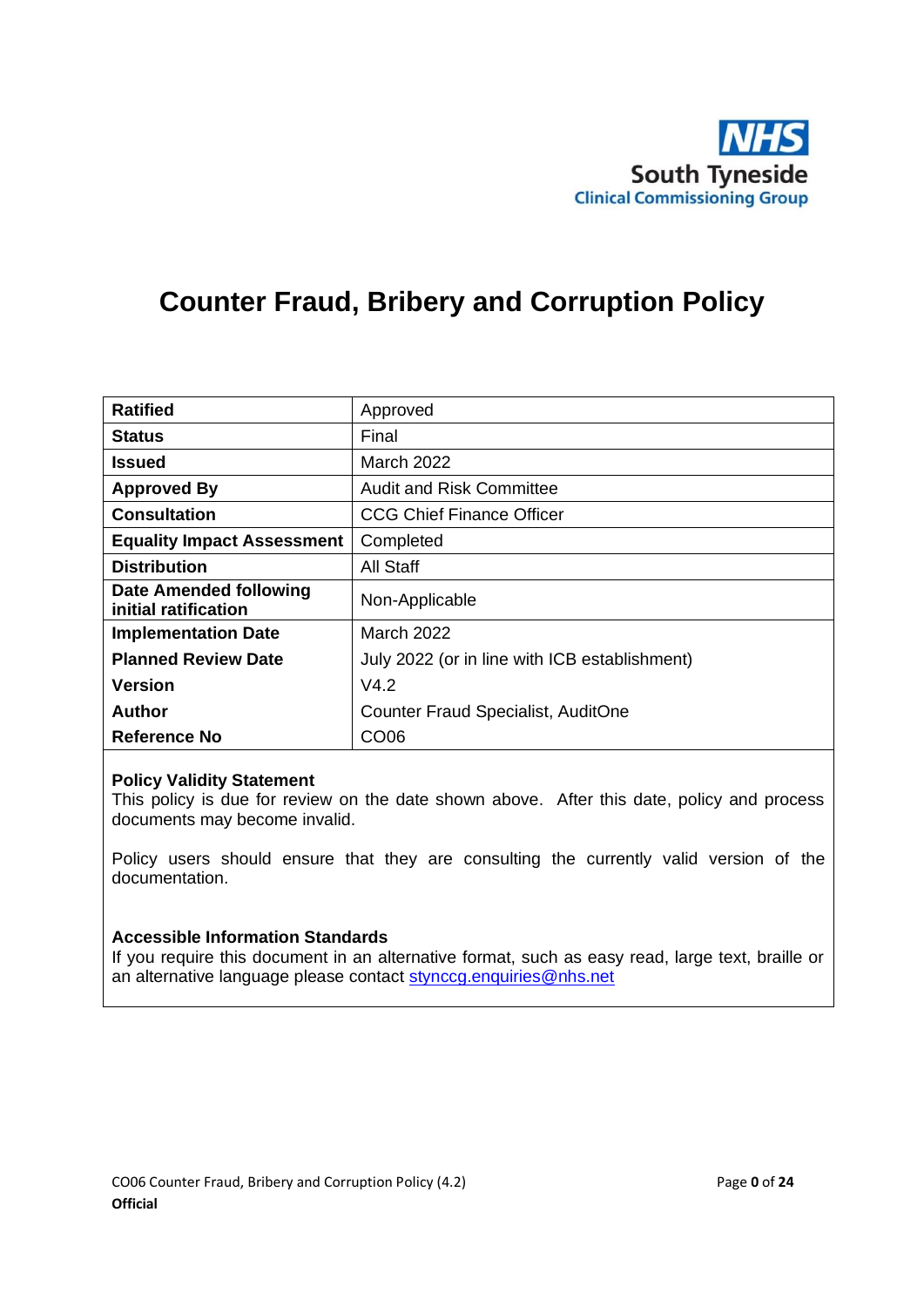# **Version Control**

| <b>Version</b> | <b>Date</b>       | <b>Significant Changes</b>                                                                                                                              |
|----------------|-------------------|---------------------------------------------------------------------------------------------------------------------------------------------------------|
|                | 28/02/2013        | Policy initially adopted.                                                                                                                               |
| 2              | <b>July 2016</b>  | Release of NHS Protect revised guidance.                                                                                                                |
| 3              | September 2018    | Re-written to reflect latest guidance from the NHS<br>Counter Fraud Authority and updated contact details for<br><b>AuditOne</b>                        |
| 4              | May 2019          | Re-written to reflect latest guidance from the NHS Counter<br>Fraud Authority and updated to reflect change from Anti-<br><b>Fraud to Counter Fraud</b> |
| 4.1            | September 2021    | Policy extended until November whilst awaiting<br>guidance from NHSCFA                                                                                  |
| 4.2            | <b>March 2022</b> | Revisions subsequent to the release of the NHS<br>requirements of GovS 013: Counter Fraud Functional<br>Standard                                        |

# **Approval**

| <b>Version</b> | Role     | <b>Name</b>                          | Date                         |
|----------------|----------|--------------------------------------|------------------------------|
|                | Approval | <b>Audit and Risk Committee</b>      | 14 August 2014               |
| 2              | Approval | <b>Audit and Risk Committee</b>      | 18 <sup>th</sup> August 2015 |
| 3              | Approval | <b>Audit and Risk Committee</b>      | November 2016                |
| 4              | Approval | <b>Audit and Risk Committee</b>      | September 2019               |
| 4.1            | Approval | <b>Audit and Risk Committee</b>      | September 2021               |
| 4.2            | Approval | <b>Corporate Executive Committee</b> | <b>March 2022</b>            |

# **Review**

This document will be reviewed twelve months from its issue date and annually after its first review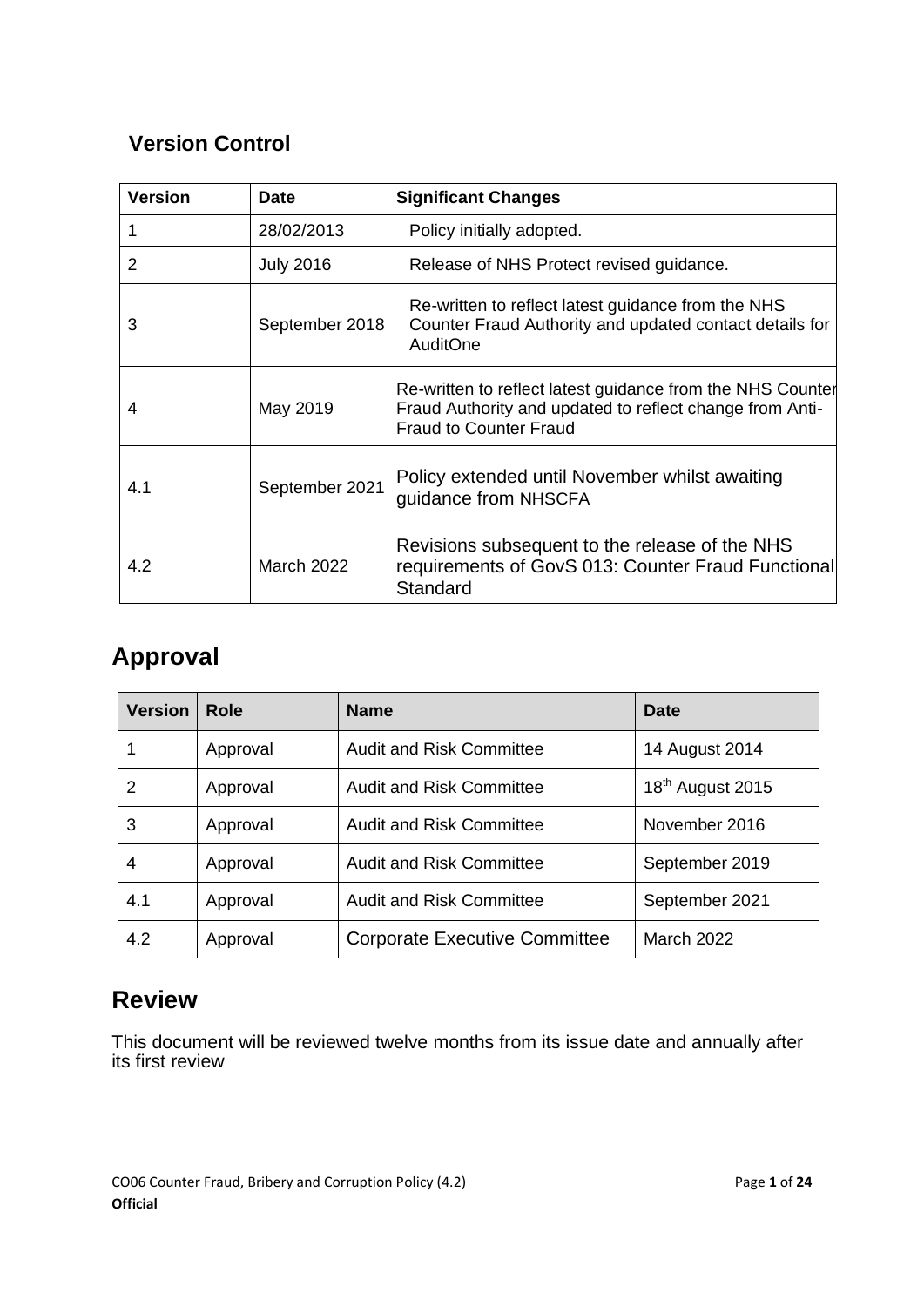| 1 <sub>1</sub> |                                                                 |  |
|----------------|-----------------------------------------------------------------|--|
| 1.1            |                                                                 |  |
| 1.2            |                                                                 |  |
| 1.3            |                                                                 |  |
| 2.             |                                                                 |  |
| 2.1            |                                                                 |  |
| 2.2            | Government Functional Standard GovS 013: Counter Fraud/NHS      |  |
|                |                                                                 |  |
| 2.3            |                                                                 |  |
| 2.4            |                                                                 |  |
| 2.5            |                                                                 |  |
| 3.             |                                                                 |  |
| 3.1            |                                                                 |  |
| 3.2            |                                                                 |  |
| 3.3            |                                                                 |  |
| 3.4            |                                                                 |  |
| 4.             |                                                                 |  |
| 4.1            |                                                                 |  |
| 4.2            |                                                                 |  |
| 4.3            |                                                                 |  |
|                | Appendix 1 - NHS Fraud, Bribery and Corruption Referral Form 11 |  |
|                | Appendix 2 - Fraud, Bribery and Corruption - Dos and Don'ts 12  |  |
|                |                                                                 |  |
|                |                                                                 |  |

# **Contents**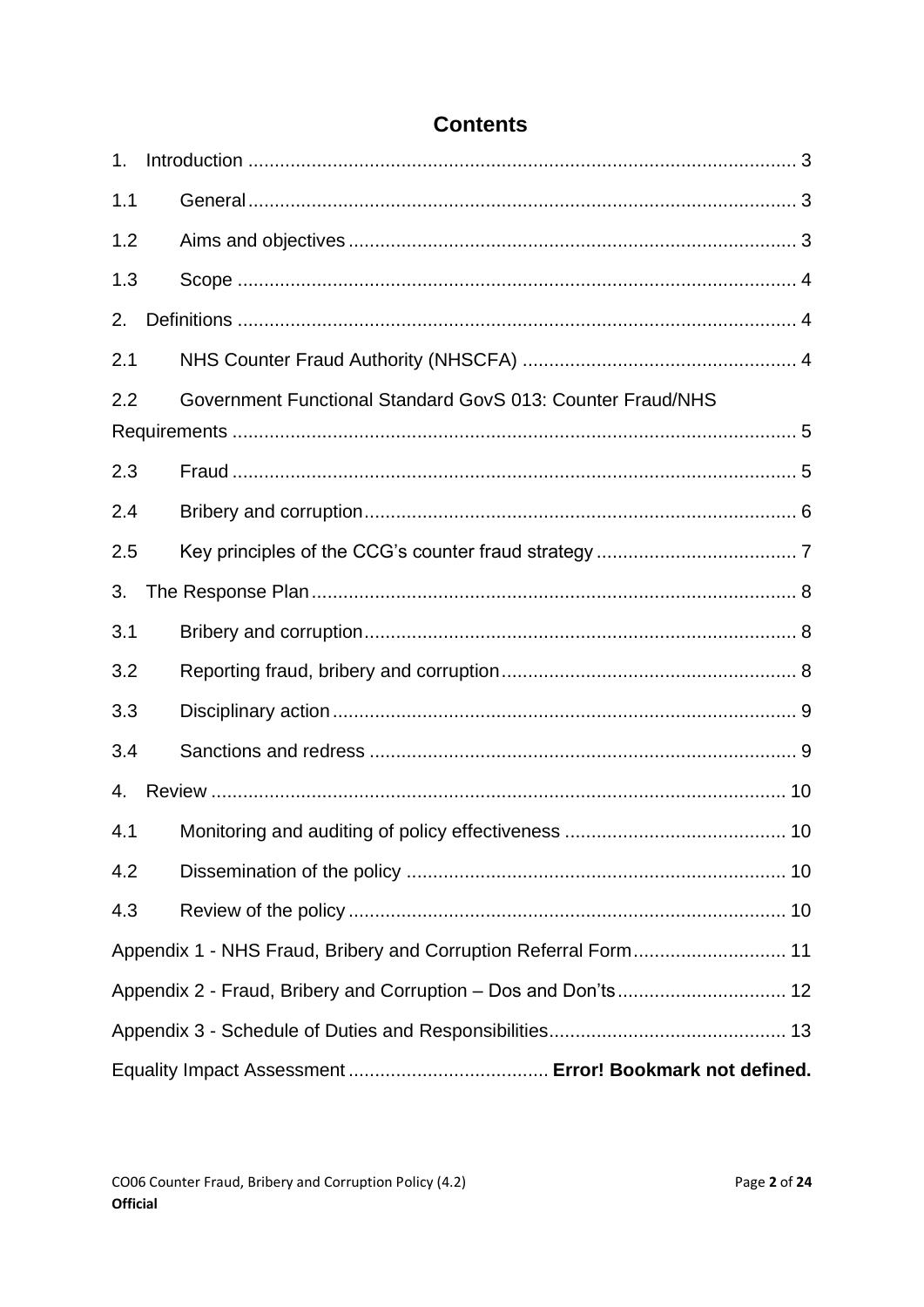## <span id="page-3-0"></span>**1. Introduction**

### <span id="page-3-1"></span>**1.1 General**

As a CCG that delivers publicly-funded healthcare services, NHS South Tyneside CCG is accountable for the provision of services in an open and transparent manner. Any failure to do so could potentially have significant negative impact on the CCG's reputation.

The CCG is committed to preventing and reducing fraud, bribery and corruption to an absolute minimum and keeping it at that level. The CCG does not tolerate fraud, bribery and corruption and aims to eliminate all such activity as far as possible.

The CCG will take all necessary steps to counter fraud, bribery and corruption in accordance with this document (the policy) and Service Condition 24 of the NHS Standard Contract. The CCG will seek the appropriate disciplinary, regulatory, civil and criminal sanctions against fraudsters and where possible will recover losses.

Under Service Condition 24 of the NHS Standard Contract, the CCG is required to obtain the services of an accredited counter fraud specialist(s) (CFS) who is nominated to the NHS Counter Fraud Authority (NHSCFA). The CFS is responsible for the completion of a range of preventative counter fraud and bribery tasks, in line with CCG-approved work plans, and for conducting any necessary criminal investigations. Locally, the CFS is accountable to the chief finance officer.

This policy is supported and endorsed by the CCG's chief officer and the governing body. It is based on guidance issued by the NHSCFA in March 2018 and April 2021.

The policy is available to all staff on the CCG intranet. The purpose of the document is to set out the CCG's strategy for dealing with economic crime risks and also inform those working for the CCG of their responsibilities and what they should do it they have a suspicion involving fraud, bribery and corruption.

#### <span id="page-3-2"></span>**1.2 Aims and objectives**

The aims of the policy are:

- to set out the CCG's strategy for dealing with counter fraud, bribery and corruption matters
- to ensure the CCG has appropriate counter fraud procedures in place in accordance with Service Condition 24.1 of the NHS Standard Contract and the Bribery Act 2010
- to provide a guide for those working for the CCG on what fraud is and how to report concerns
- to inform those working for the CCG of their responsibility to prevent fraud, bribery and corruption
- to detail the roles and responsibilities of key staff and departments
- to detail the potential outcomes where fraud, bribery and corruption are suspected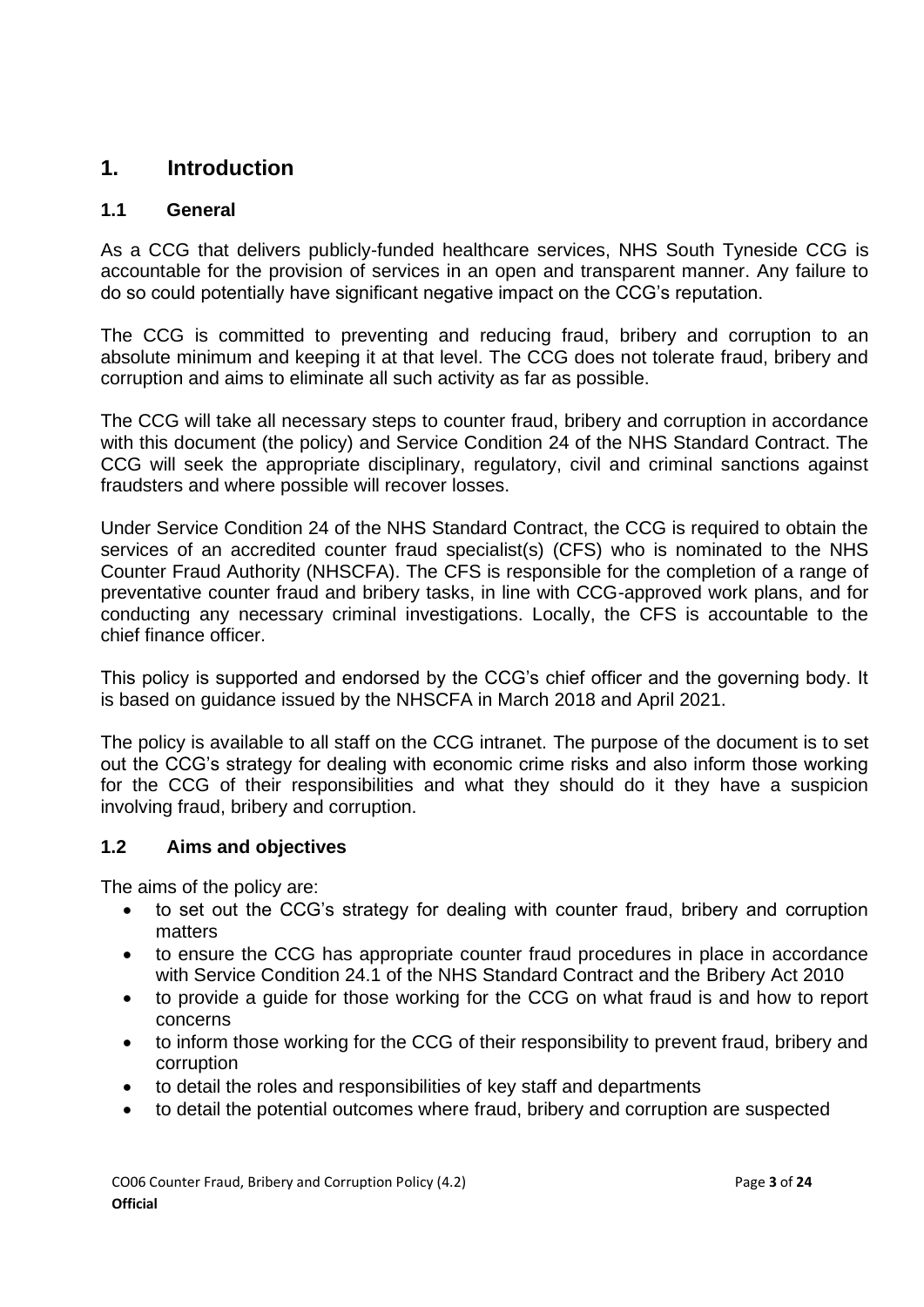#### <span id="page-4-0"></span>**1.3 Scope**

This document is a combined policy and strategy document which provides vision and purpose in demonstrating how the CCG supports counter fraud, bribery and corruption work. It sets out the CCG's commitment to dealing with fraud against the NHS and articulates its strategic approach to this: it has taken into account the contents of the NHSCFA's Strategy 2020 to 2023 document, published in April 2021.

The policy applies to all personnel working for or on behalf of the CCG, including but not limited to employees (regardless of position held or employment status), consultants, volunteers, contractors, staff engaged via a third-party supplier, honorary contract holders and/or any other parties that have a business relationship with the CCG.

The policy relates to all forms of fraud, bribery and corruption and is intended to provide direction and assistance to employees and those working for the CCG who may identify suspected fraud, bribery and corruption. It provides a framework for responding to suspicions of fraud, bribery and corruption, advice and information on various aspects of this and the implications of a criminal investigation. It is not intended to provide a comprehensive approach to preventing and detecting fraud, bribery and corruption.

The policy should be read in conjunction with the CCG's standards of business conduct (including gifts and hospitality), disciplinary policy, freedom to speak up: raising concerns (whistleblowing) policy and the staff code of conduct.

### <span id="page-4-1"></span>**2. Definitions**

#### <span id="page-4-2"></span>**2.1 NHS Counter Fraud Authority (NHSCFA)**

The NHSCFA has overall responsibility for the detection, investigation and prevention of fraud and economic within the NHS. Its aim is to lead the fight against fraud affecting the NHS and wider health service, by using intelligence to understand the nature of fraud risks, investigate serious and complex fraud, reduce its impact and drive forward improvements.

CCGs are primarily responsible for dealing with economic crime risks in their own organisation.

The NHSCFA's purpose is to:

- Provide leadership and expertise in counter fraud as a valued NHS partner
- Collaborate nationally and locally with the NHS to understand fraud threats, vulnerabilities and enablers
- Deliver intelligence-led counter fraud services to find, respond to and prevent fraud
- Reduce the impact of fraud on the NHS
- Work with partners to deliver financial savings that can be reinvested in patient care

The NHSCFA's strategic objectives are to:

- Lead and influence the NHS to find, prevent and reduce fraud, recovering losses and putting money back into patient care
- Work with partners to reduce fraud loss in the NHS

CO06 Counter Fraud, Bribery and Corruption Policy (4.2) Page **4** of **24 Official**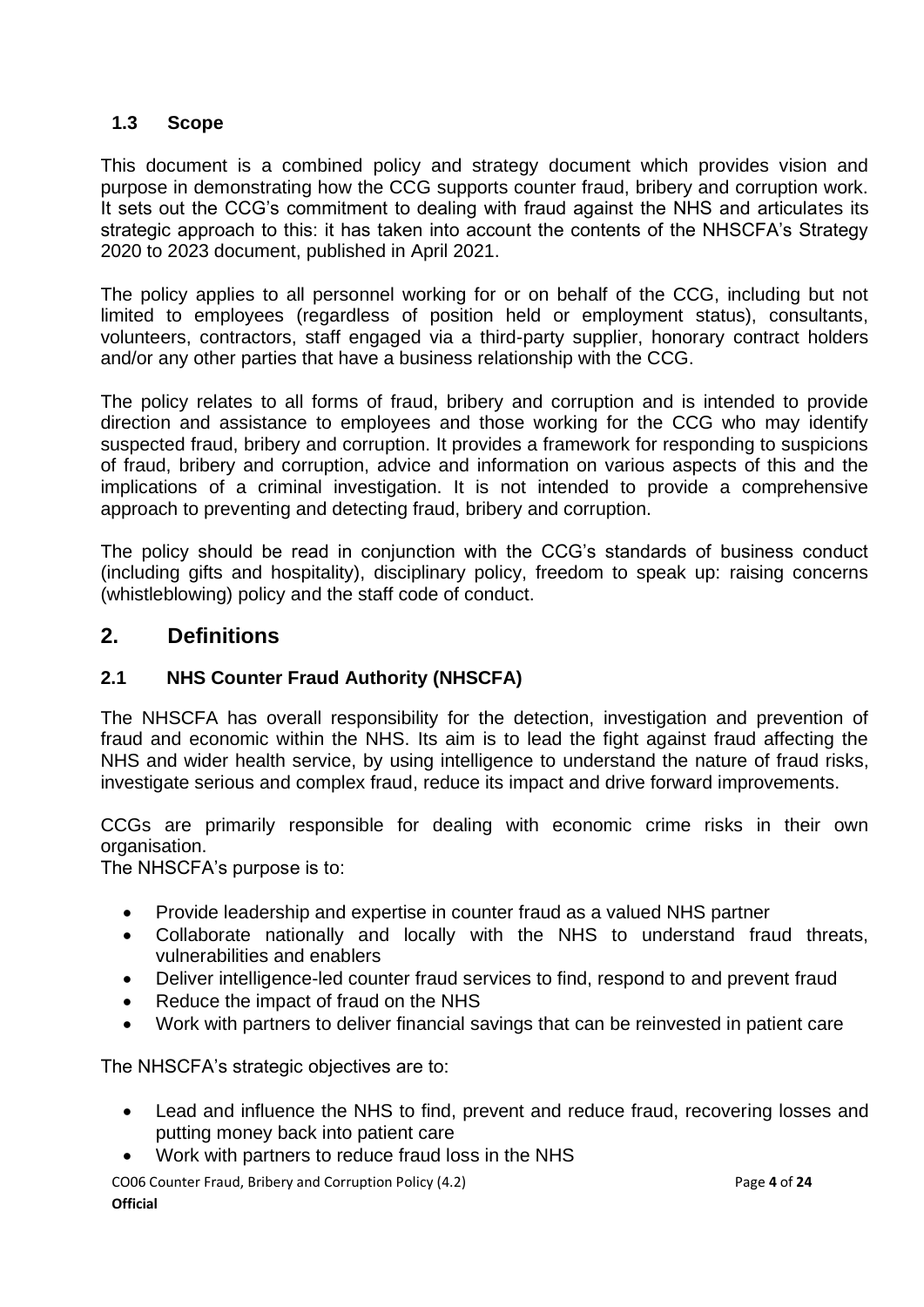- Support and empower their staff to be the best in their roles and feel valued
- Effectively use their resources, identify and pursue opportunities for growth and innovation and reduce their operating costs

More information about the NHSCFA strategy: Leading the fight against NHS fraud: strategy 2020-2023 is available at: [https://cfa.nhs.uk/resources/downloads/documents/corporate](https://cfa.nhs.uk/resources/downloads/documents/corporate-publications/NHSCFA_Strategy_2020-23.pdf)[publications/NHSCFA\\_Strategy\\_2020-23.pdf.](https://cfa.nhs.uk/resources/downloads/documents/corporate-publications/NHSCFA_Strategy_2020-23.pdf)

### <span id="page-5-0"></span>**2.2 Government Functional Standard GovS 013: Counter Fraud/NHS Requirements**

This government functional standard sets the expectations for the management of fraud, bribery and corruption in government organisations. It has been unilaterally adopted across NHS organisations since 1 April 2021 and is operationally delivered by 13 NHS requirements as directed by the NHSCFA.

A requirement of the NHS Standard Contract is that relevant providers of NHS services (that hold a Monitor Licence or is an NHS CCG) must take the necessary action to comply with the NHSCFA's counter fraud requirements. Other NHS funded providers should have due regard to the requirements. The contract places a requirement on providers to have strategy, policies, procedures and processes in place to combat fraud, bribery and corruption to ensure compliance with the requirements.

The NHSCFA carries out regular engagement meetings with health organisations in line with the requirements. More information about the NHS requirements can be found at: [https://cfa.nhs.uk/government-functional-standard/NHS-requirements.](https://cfa.nhs.uk/government-functional-standard/NHS-requirements)

The CCG's counter fraud work plan and annual report will encompass the requirements and detail work required to meet them.

#### <span id="page-5-1"></span>**2.3 Fraud**

There are several specific offences under the Fraud Act 2006, however there are three primary ways in which it can be committed that are likely to be investigated by the CFS:

- **Fraud by false representation** (section 2) lying about something using any means
- **Fraud by failing to disclose information** (section 3) not saying something when you have a legal duty to do so
- **Fraud by abuse of position** (section 4) abusing your position of CCG where there is a duty to safeguard financial interests of another person or CCG

It should be noted that all offences under the Fraud Act 2006 occur where the act or omission is committed dishonestly and with the intent to cause a gain or make a loss. The gain or loss does not have to succeed, as long there is intent. Successful prosecutions under the Fraud Act 2006 may result in an unlimited fine and/or a custodial sentence of up to 10 years.

More information about the Fraud Act 2006 can be found at: [https://www.legislation.gov.uk/ukpga/2006/35/crossheading/fraud.](https://www.legislation.gov.uk/ukpga/2006/35/crossheading/fraud)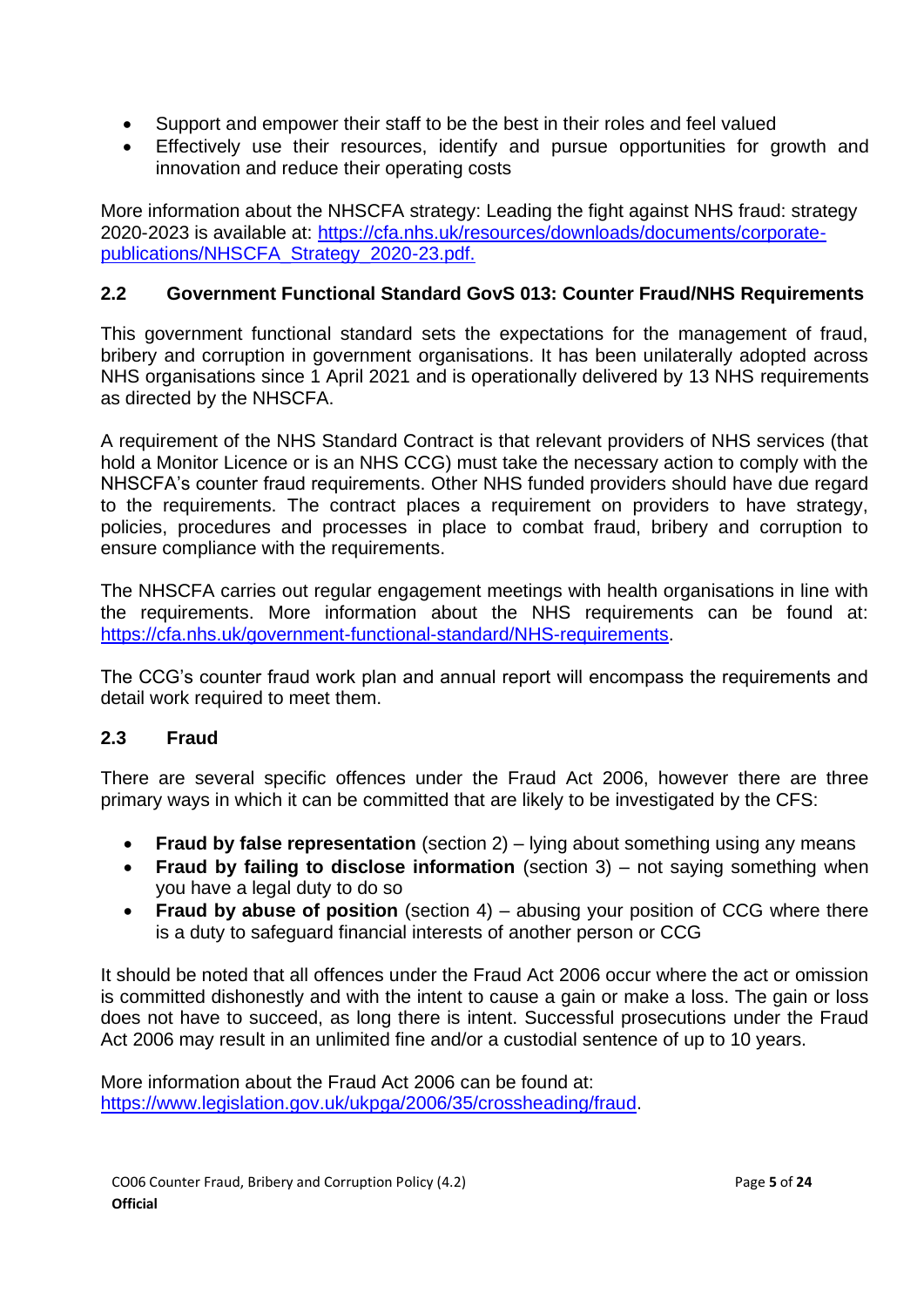#### <span id="page-6-0"></span>**2.4 Bribery and corruption**

The Bribery Act 2010 came into force on 1 July 2011 and repeals previous corruption legislation. The Act has introduced the criminal offences of both offering and receiving a bribe. It also places specific responsibility on CCGs to have in place adequate procedures to prevent bribery and corruption taking place.

Bribery can generally be defined as offering, promising or giving a financial or other advantage to influence others to use their position in an improper way (i.e. to obtain a business advantage). A benefit can be money, gifts, rewards etc. and does not have to be of substantial financial value. No actual gain or loss has to be made.

A person has committed a criminal offence of offering a bribe even if the offer is declined, as does a person who accepts a bribe, even if they don't receive it.

A bribe does not have to be in cash; it may be the awarding of a contract, provision of a gift, hospitality or sponsorship or another benefit.

Anyone found guilty of either offering or receiving a bribe could face a custodial sentence of up to 10 years imprisonment.

Corruption is generally considered as an umbrella term covering various activity and behaviour including bribery, kickbacks, favours, corrupt preferential treatment or cronyism. Corruption can be broadly defined as the offering or acceptance of inducements, gifts, favours, payment or benefit-in-kind which may influence the action of any person. Corruption does not always result in a loss. The corrupt person may not benefit directly from their deeds; however, they may be unreasonably using their position to give some advantage to another.

All staff are reminded that they should be transparent in respect of recording any gifts, hospitality or sponsorship and they should refer to the CCG's standards of business conduct (including gifts and hospitality) for further information.

Section 7 of the Bribery Act 2010 introduced a new corporate offence of failure of commercial organisations to prevent bribery. The CCG can be held liable when someone associated with it bribes another in order to obtain or retain business for the CCG and be subject to an unlimited fine. However, the CCG will have a defence if it can demonstrate that it had adequate procedures in place designed to prevent bribery.

The Act applies to everyone associated with the CCG who performs services on its behalf, or who provides the CCG with goods or services. This includes anyone working for or with the CCG, such as employees, agents, subsidiaries, contractors and suppliers.

Employees of the CCG must not request or receive a bribe from anybody, nor imply that such an act might be considered. This means they will not agree to receive or accept a financial or other advantage from a former, current or future client, business partner, contractor or supplier or any other person as an incentive or reward to improperly perform their function or activities.

More information on the Bribery Act 2010 can be found at: [https://www.legislation.gov.uk/ukpga/2010/23/crossheading/general-bribery-offences.](https://www.legislation.gov.uk/ukpga/2010/23/crossheading/general-bribery-offences)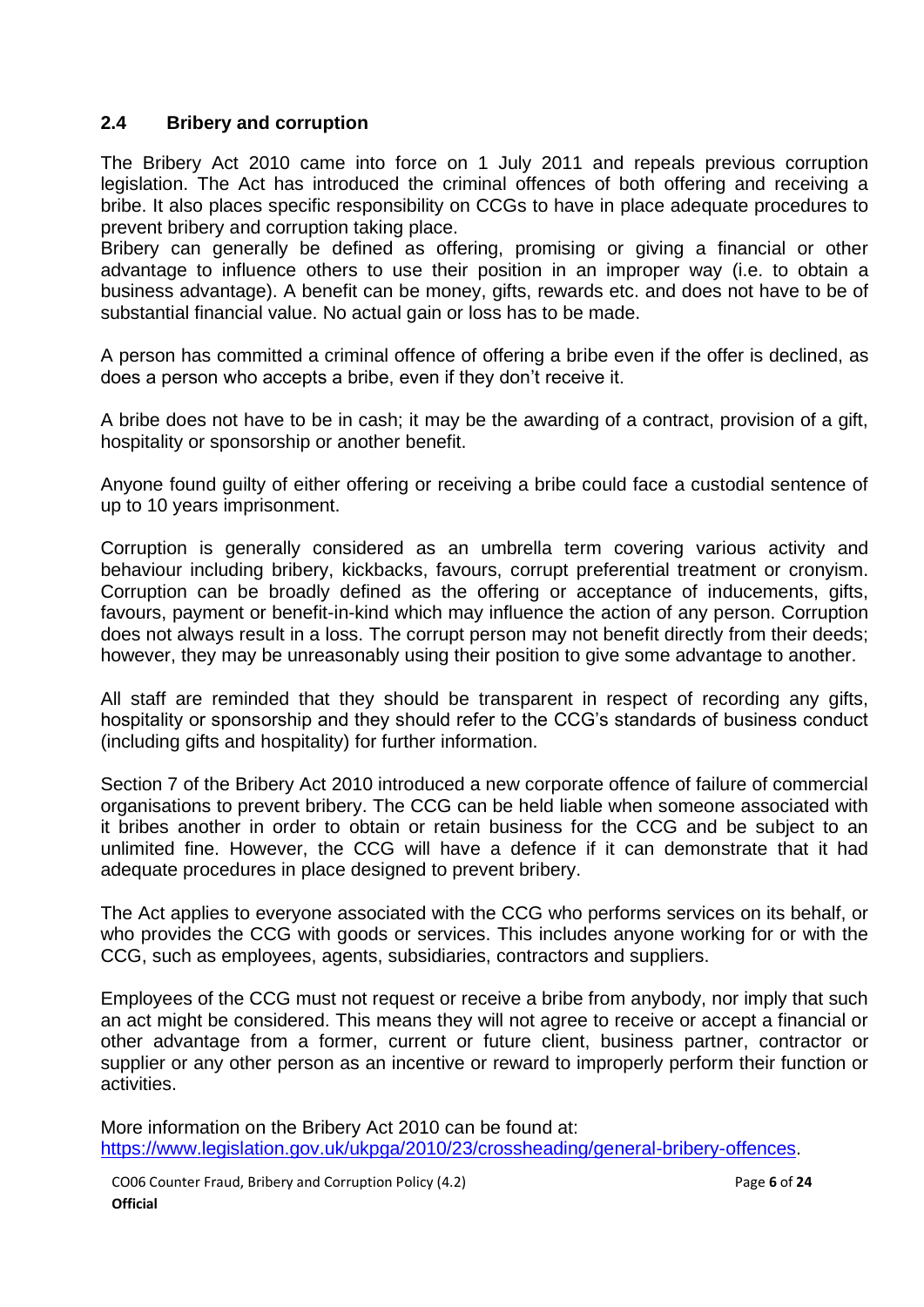### <span id="page-7-0"></span>**2.5 Key principles of the CCG's counter fraud strategy**

The CCG is committed to dealing with all matters relating to fraud, bribery and corruption. It recognises the 5 principles of fraud and corruption framework which are:

- a. There is always going to be fraud
- b. Finding fraud is a good thing
- c. There is no one solution
- d. Fraud and corruption are ever changing
- e. Prevention is the most effective way to address fraud and corruption

The CCG aligns its counter fraud, bribery and corruption work to the NHSCFA counter fraud, bribery and corruption strategy and, importantly, all work carried out by the CCG's counter fraud team is risk based and appropriate to the CCG. The AuditOne counter fraud team maintains a fraud risk planning toolkit on behalf of the CCG which is managed in line with the Government Counter Fraud Profession's methodology. The toolkit is continuously reviewed throughout the year and directs both reactive and proactive counter fraud work. A risk assessment is carried out in conjunction with the annual reporting process to ensure that identified areas for improvement (amber and red RAG ratings) are considered and resources assigned if appropriate, proportionate and necessary.

The AuditOne Fraud Risk Triangle sets out the risk-based approach of the CCG's counter fraud provision.



Increased likelihood of detecting fraud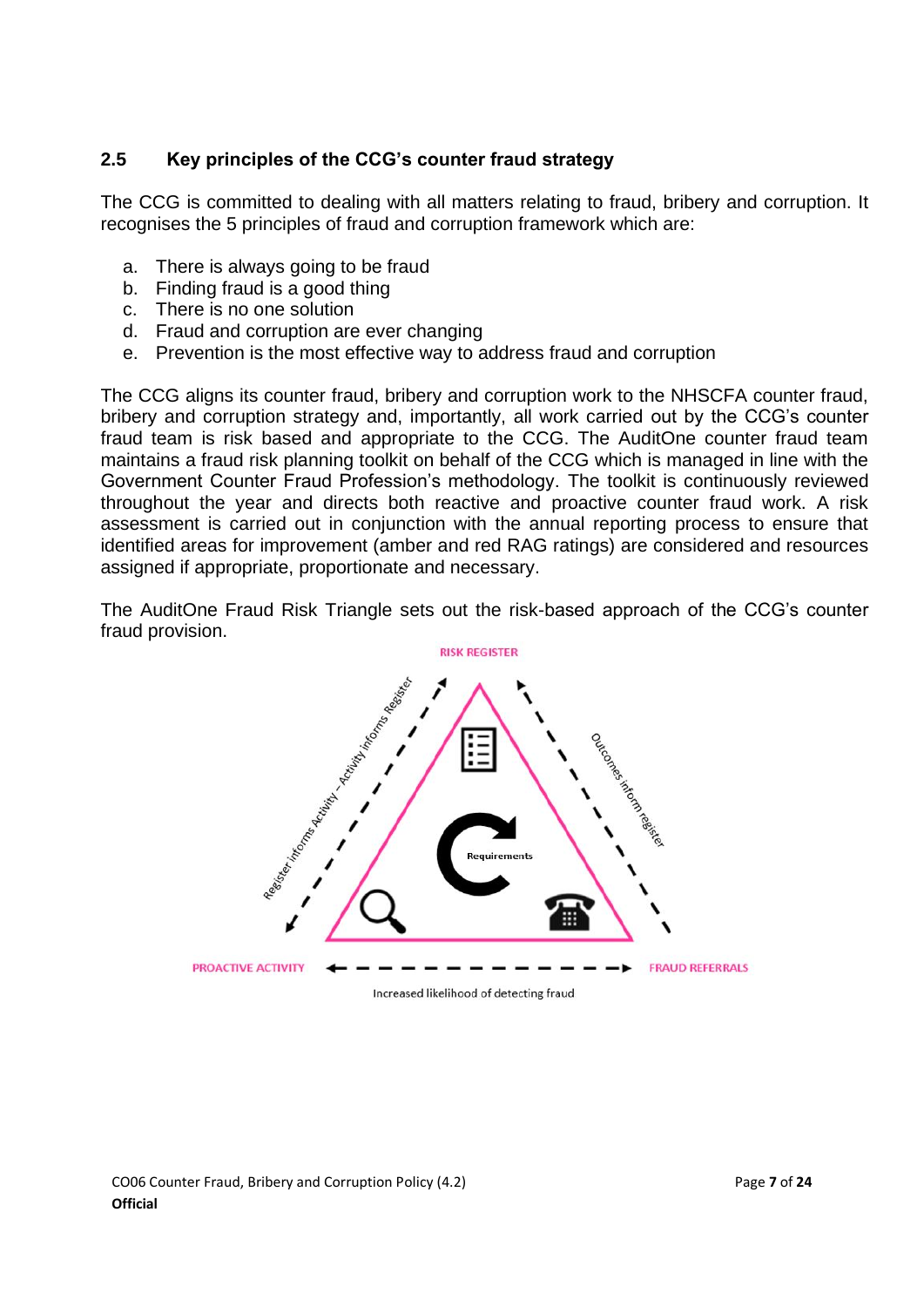A key element of delivering the operational aspects of this strategy is the compilation of an annual risk based counter fraud work plan, the contents of which are approved and regularly monitored by the chief finance officer and the audit committee. The work plan comprises of a set of clearly defined tasks which have measurable outputs where appropriate. The tasks are linked to the requirements and provide elements of work within 4 key principle areas of counter fraud work which are; Strategic Governance, Inform and Involve, Prevent and Deter and Hold to Account.

## <span id="page-8-0"></span>**3. The Response Plan**

#### <span id="page-8-1"></span>**3.1 Bribery and corruption**

The CCG will conduct risk assessments in line with Ministry of Justice guidance to assess how bribery and corruption may affect it, and proportionate procedures will be implemented to mitigate identified risks.

The CCG has a [Incident Reporting and Management Policy](https://www.southtynesideccg.nhs.uk/wp-content/uploads/2016/03/CO08-Incident-Reporting-and-Management-Policy-4.1.pdf) & [Standards of Business](https://www.southtynesideccg.nhs.uk/wp-content/uploads/2020/01/CO19-Standards-of-Business-Conduct-and-Declarations-of-Interest-Policy-8.1.pdf)  [Conduct and Conflicts of Interest Policy](https://www.southtynesideccg.nhs.uk/wp-content/uploads/2020/01/CO19-Standards-of-Business-Conduct-and-Declarations-of-Interest-Policy-8.1.pdf) these outline how declarations of interest, and gifts and hospitality should be managed and declared.

### <span id="page-8-2"></span>**3.2 Reporting fraud, bribery and corruption**

This section details the action to be taken if fraud, bribery and corruption is discovered or suspected.

If an employee suspects that fraud, bribery and corruption has taken place they should ensure it is reported to the CFS at:

AuditOne fraud hotline – 0191 441 5936

AuditOne fraud email – [counterfraud@audit-one.co.uk](mailto:counterfraud@audit-one.co.uk) or [ntawnt.counterfraud@nhs.net](mailto:ntawnt.counterfraud@nhs.net)

A referral form can be found at Appendix 1; this can also be used to refer any suspicions to the CFS.

Alternatively, reports can be made directly to the chief finance officer. If the referrer believes that the chief finance officer or CFS may be implicated in a fraud they should notify whichever party is not believed to be involved, who will then inform the chief officer.

If the referrer feels for any reason that they are unable to report the matter internally, referrals can be made to the NHSCFA, via the Fraud and Corruption Reporting Line on 0800 028 4060 (powered by Crimestoppers) or online at: [https://cfa.nhs.uk/reportfraud.](https://cfa.nhs.uk/reportfraud)

All suspicions of fraud should be reported using the processes outline above. However, to support employees in reporting suspicions, the CCG has a Freedom to Speak Up: Raising Concerns (Whistleblowing) Policy which is available to all staff.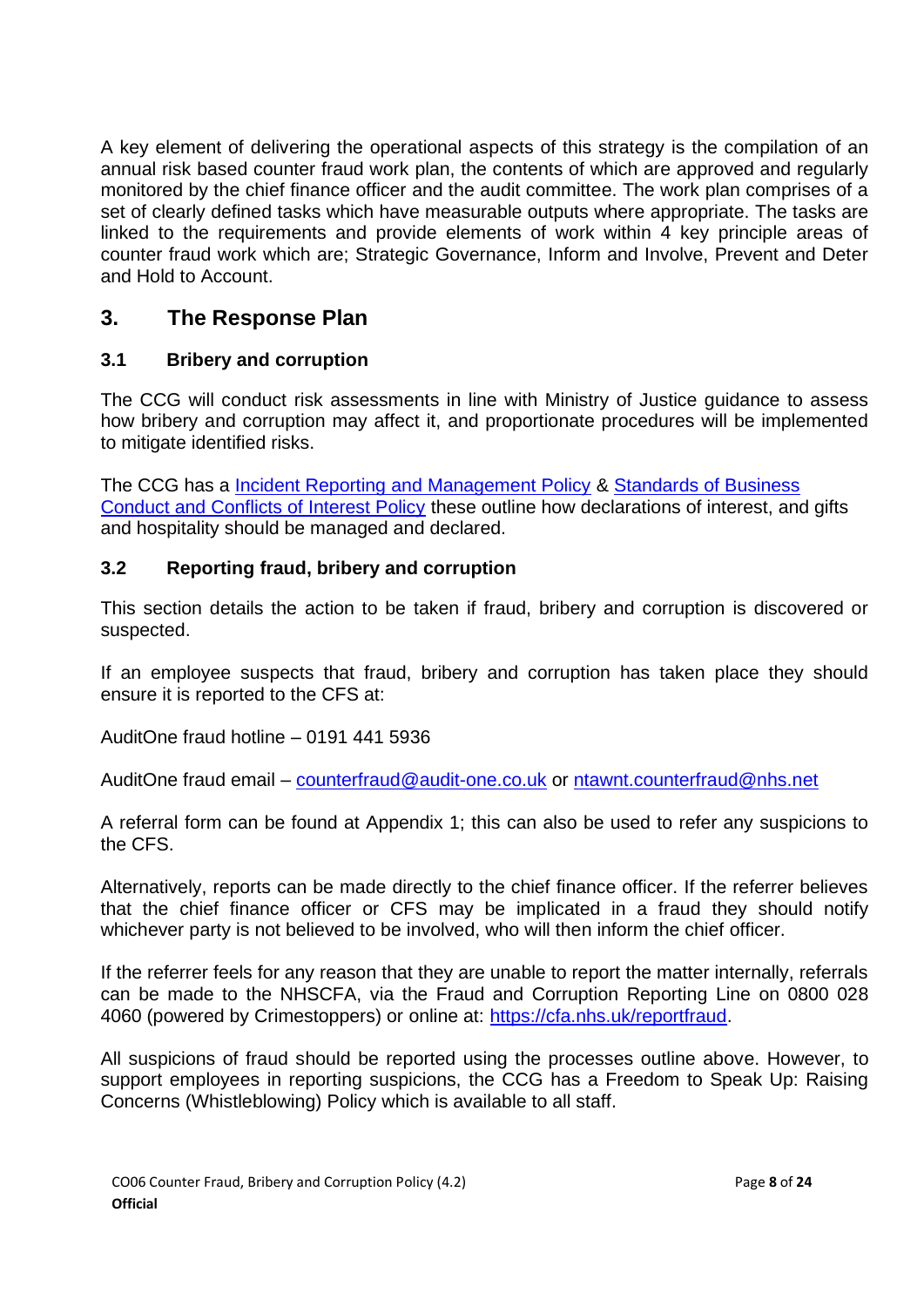The CFS will undertake sufficient enquiries to establish whether there is any foundation to any fraud allegation received. If the allegation is substantiated, the CFS and/or NHSCFA may undertake further criminal investigation and will seek to apply criminal and civil sanctions, where appropriate, and in accordance with criminal legislation and set investigative procedures. Financial recovery will also be sought wherever possible. In deciding whether a full criminal investigation is warranted, matters taken into consideration will include, but are not limited to, consideration of the public interest test, required evidential thresholds, financial proportionality and overall proportionality of sanctions available to deal with the matter in question.

### <span id="page-9-0"></span>**3.3 Disciplinary action**

Disciplinary procedures will be initiated where an employee is suspected of being involved in an act of fraud, bribery and corruption, or where their negligent action has led to an economic crime being perpetrated. The CCG has a Disciplinary Policy which is available to all staff.

#### <span id="page-9-1"></span>**3.4 Sanctions and redress**

The CCG's approach to pursing sanctions in cases of fraud, bribery and corruption is that the full range of sanctions, including criminal, civil, disciplinary and regulatory, will be considered at the earliest opportunity and any or all of these may be pursued where appropriate. Consistency in this approach demonstrates the CCG's commitment to take fraud, bribery and corruption seriously and ultimately contributes to the deterrence and prevention of such actions.

The types of sanctions that the CCG will consider applying when a fraud, bribery and corruption offence has occurred are:

Civil – the CCG will seek financial redress wherever possible, to recover sums lost (of money or assets) including interest and costs of investigating fraud, bribery and corruption. Redress can be sought in various ways including confiscation or compensation orders, the use of Proceeds of Crime Act 2002 (POCA) legislation in criminal courts, as well as civil sanctions such as an order of repayment, attachment of earnings, locally agreed voluntary negotiations or repayments. The CCG will actively publicise any redress obtained, where appropriate, with a view to creating a deterrent effect.

Criminal prosecution – the CFS will work in partnership with the NHSCFA, the police, and/or the Crown Prosecution Service where necessary to bring a case to court against an alleged offender. Sentences can include, but are not limited to, community service, fines and imprisonment. The CCG will actively publicise any criminal sanctions obtained, where appropriate, with a view to creating a deterrent effect.

Disciplinary – the CCG will take disciplinary action where an employee is suspected of being involved in an economic crime act. A copy of the CCG's disciplinary policy can be accessed via section 4.3 of this policy.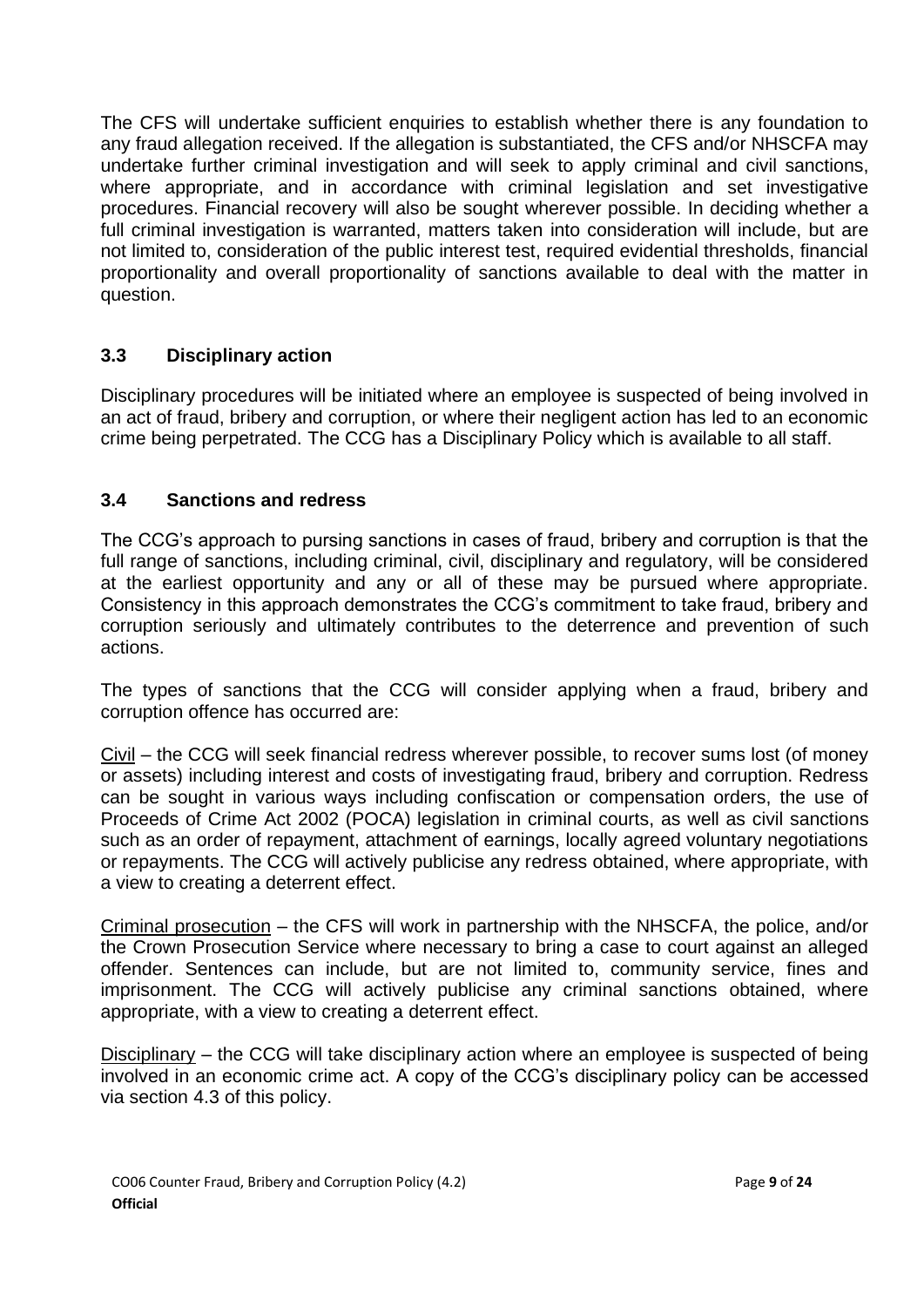Professional – where appropriate, the CCG reserves the right to also report staff and employees working on behalf of the CCG to their professional/regulatory body as a result of an investigation and/or prosecution.

## <span id="page-10-0"></span>**4. Review**

### <span id="page-10-1"></span>**4.1 Monitoring and auditing of policy effectiveness**

Monitoring is essential to ensuring that controls are appropriate and robust enough to prevent or reduce fraud. To ensure compliance with Service Condition 24 of the NHS Standard Contract and the NHS requirements, arrangements include reviewing system controls on an ongoing basis and identifying weaknesses in processes.

Where deficiencies are identified as a result of monitoring, appropriate recommendations and action plans will be developed and implemented.

#### <span id="page-10-2"></span>**4.2 Dissemination of the policy**

As set out in section 3.8, managers will ensure staff are aware of the existence of this policy. The CFS will also raise awareness of the policy, wherever possible.

It is important that staff are aware of the policy and understand it and it is available via the CCG website: <https://www.southtynesideccg.nhs.uk/>

#### <span id="page-10-3"></span>**4.3 Review of the policy**

The Governing Body will ensure that this policy document is reviewed in accordance with the timescale specified at the time of approval. No policy or procedure will remain operational for a period exceeding three years without a review taking place.

Staff who become aware of any change which may affect a policy should advise their line manager as soon as possible. The Governing Body will then consider the need to review the policy or procedure outside of the agreed timescale for revision.

For ease of reference for reviewers or approval bodies, changes should be noted in the 'document history' table on the front page of this document.

NB: If the review consists of a change to an appendix or procedure document, approval may be given by the sponsor director and a revised document may be issued. Review to the main body of the policy must always follow the original approval process.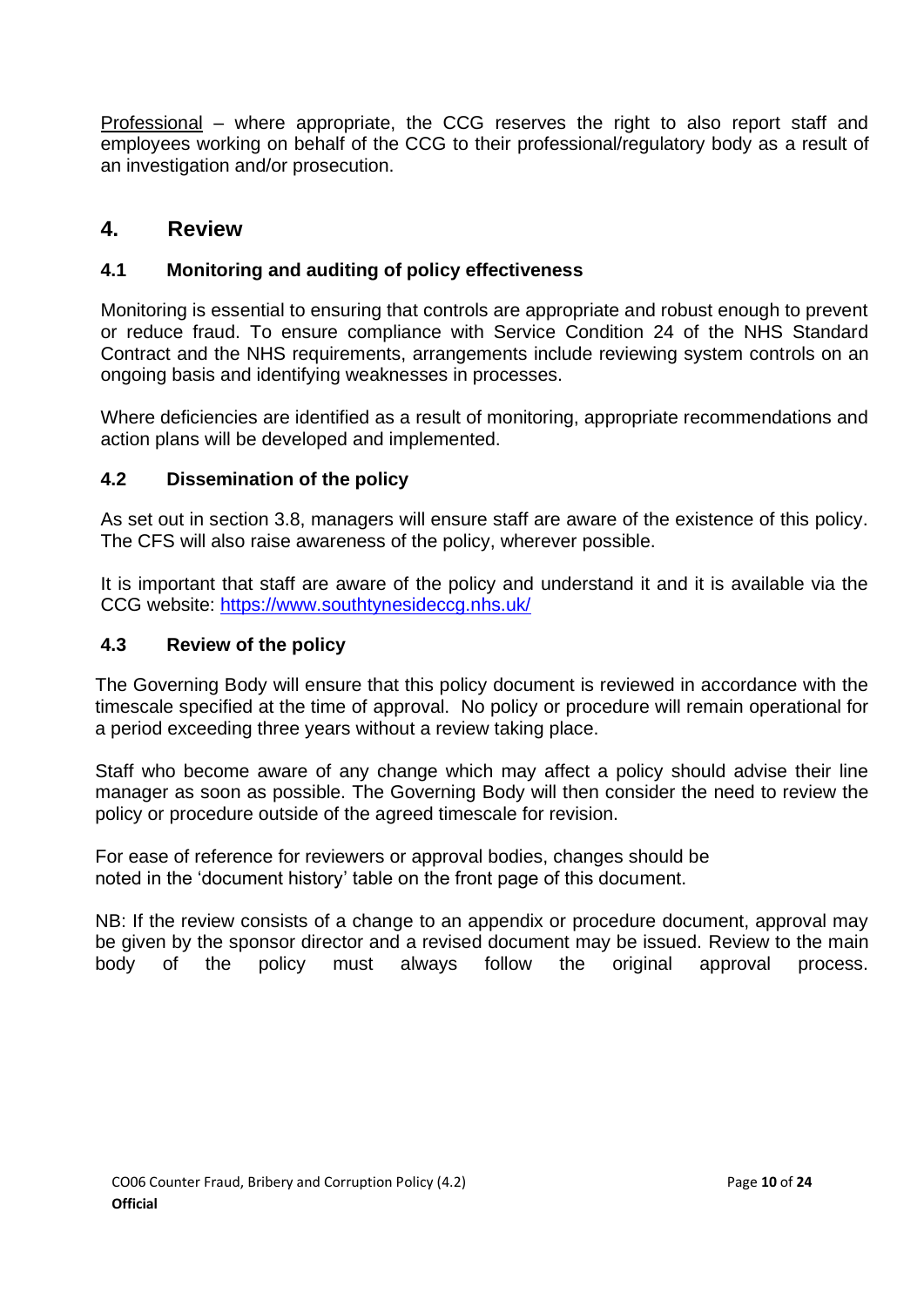# <span id="page-11-0"></span>**Appendix 1 - NHS Fraud, Bribery and Corruption Referral Form**

All referrals will be treated in confidence and investigated by professionally trained staff

| 1. | <b>Date</b>                                                          |  |  |
|----|----------------------------------------------------------------------|--|--|
|    |                                                                      |  |  |
|    |                                                                      |  |  |
|    | 2. Anonymous application                                             |  |  |
|    | Yes (If 'Yes' go to section 6) or No (If 'No' complete sections 3-5) |  |  |
| 3. | Your name                                                            |  |  |
|    |                                                                      |  |  |
|    |                                                                      |  |  |
|    | 4. Your CCG/profession                                               |  |  |
|    |                                                                      |  |  |
|    |                                                                      |  |  |
|    | 5. Your contact details                                              |  |  |
|    |                                                                      |  |  |
|    |                                                                      |  |  |
| 6. | <b>Suspicion</b>                                                     |  |  |

*7. Please provide details including the name, address and date of birth (if known) of the person to whom the allegation relates.*

#### *8. Possible useful contacts*

#### *9. Please attach any available additional information***.**

Because of the personal information contained within completed forms, these may only submitted to us from a secure email address (such as NHS.net). Please email completed forms to [ntawnt.counterfraud@nhs.net.](mailto:ntawnt.counterfraud@nhs.net)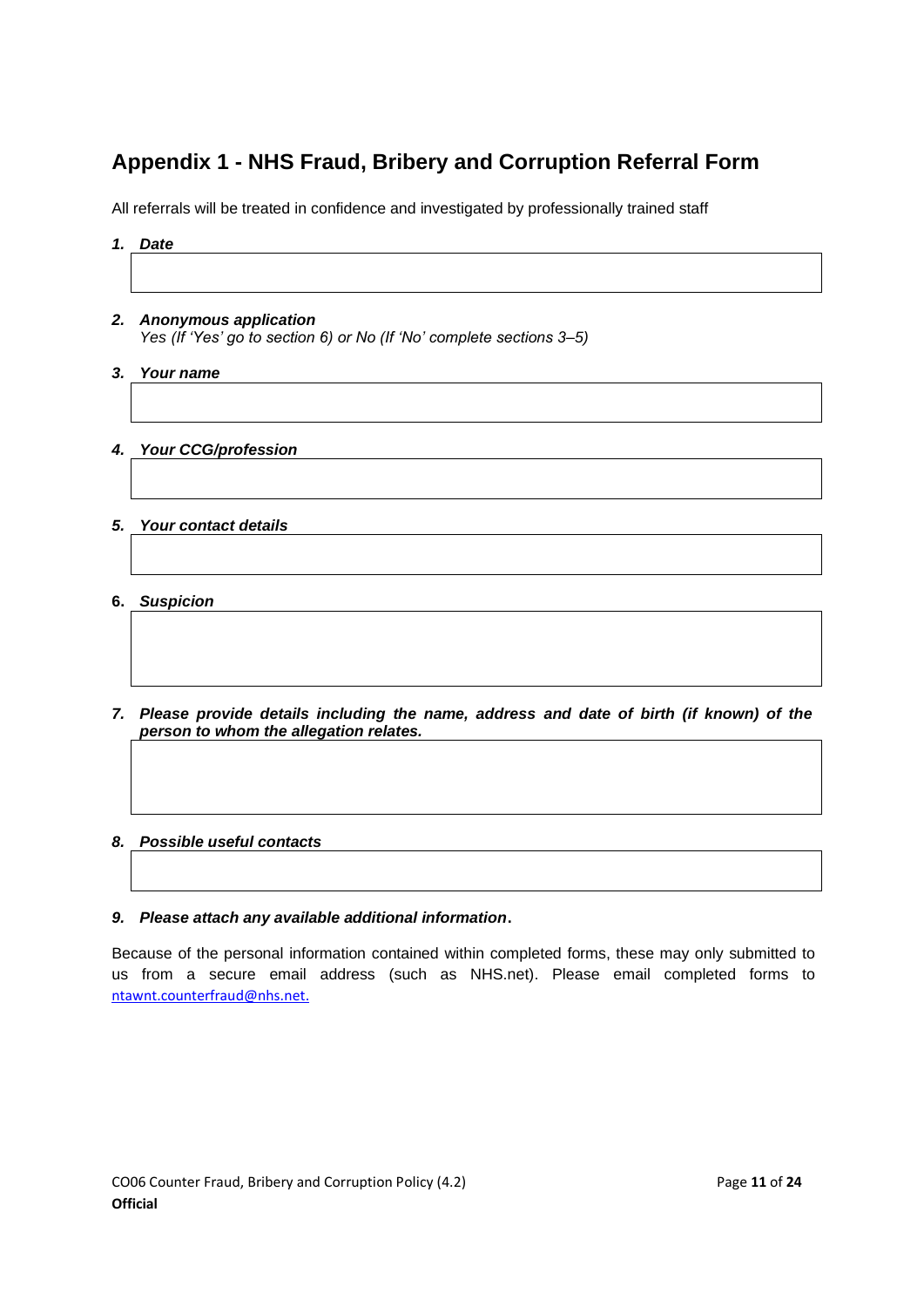# **Appendix 2 - Fraud, Bribery and Corruption – Dos and Don'ts**

## **A desktop guide for staff**

*FRAUD* **is the dishonest intent to obtain a financial gain from, or cause a financial loss to, a person or party through false representation, failing to disclose information or abuse of position**

<span id="page-12-0"></span>

| DO:                                                                                                                                                                 | <b>DO NOT:</b>                                                                                                                                                                                                                         |  |
|---------------------------------------------------------------------------------------------------------------------------------------------------------------------|----------------------------------------------------------------------------------------------------------------------------------------------------------------------------------------------------------------------------------------|--|
| Note your concerns<br>Record details such as your concerns, names, dates, times, details of<br>conversations and possible witnesses. Time, date and sign your notes | Confront the suspect or convey concerns to anyone other than those<br>authorised as listed below<br>Never attempt to question a suspect yourself; this could alert a fraudster or<br>accuse an innocent person                         |  |
| <b>Retain evidence</b><br>Retain any evidence that may be destroyed, or make a note and advise<br>your CFS                                                          | Try to investigate, or contact the police directly<br>Never attempt to gather evidence yourself unless it is about to be<br>destroyed; gathering evidence must take into account legal procedures in<br>to as his month. Wann are some |  |
| If you suspect that fraud against the NHS has taken place, you must report it                                                                                       | Do you have concerns about a fraud taking place in the NHS?                                                                                                                                                                            |  |
| immediately, by:                                                                                                                                                    | If so, any information can be passed to the                                                                                                                                                                                            |  |
| directly contacting the counter fraud specialist, or<br>$\bullet$<br>telephone the freephone NHS Fraud and Corruption Reporting Line                                | NHS Fraud and Bribery Reporting Line: 0800 028 40 60                                                                                                                                                                                   |  |
| Your counter fraud specialist can be contacted by telephoning 0191 441 5936 or emailing counterfraud@audit-one.co.uk or ntawnt.counterfraud@nhs.net                 |                                                                                                                                                                                                                                        |  |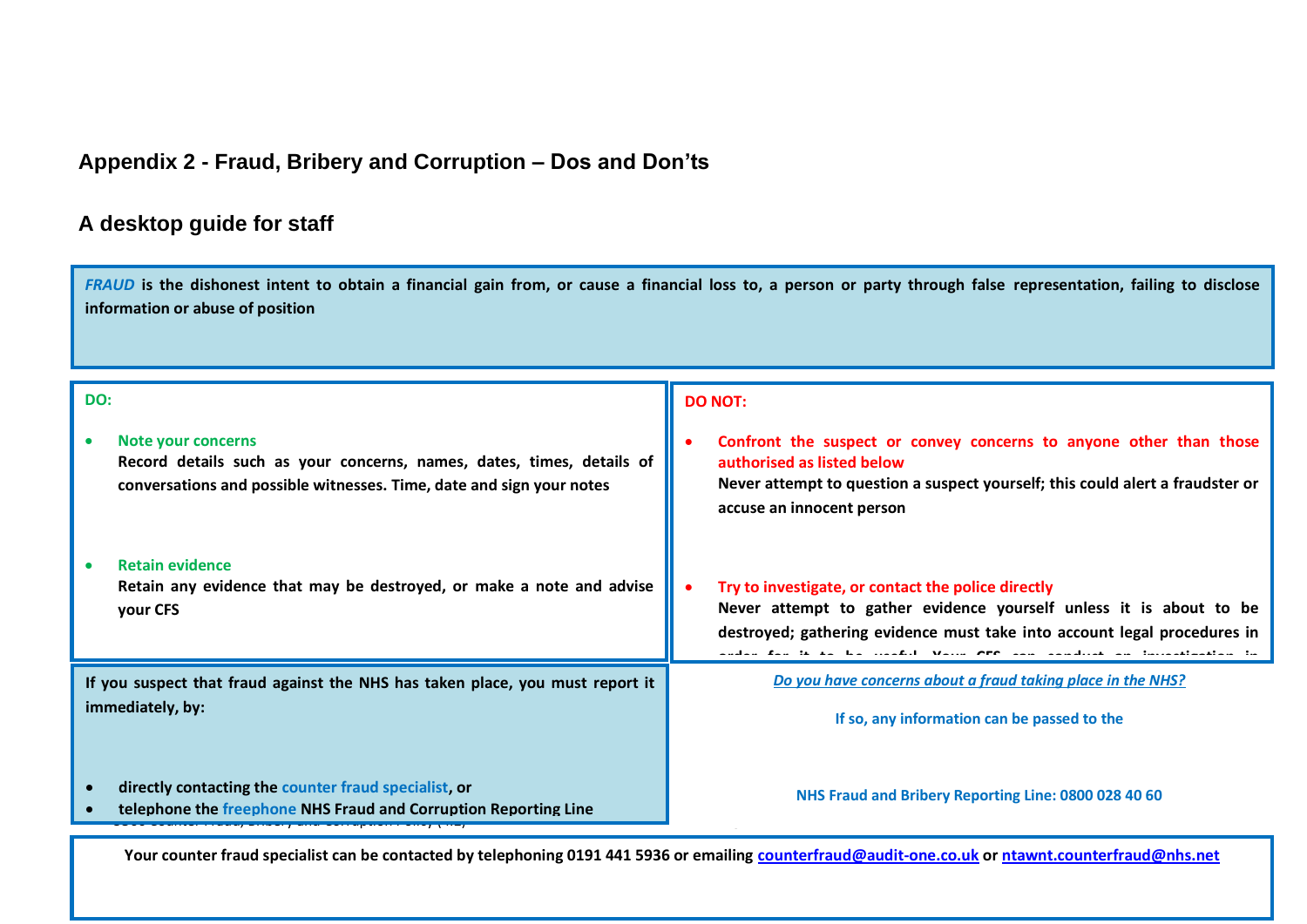## <span id="page-13-0"></span>**Appendix 3 - Schedule of Duties and Responsibilities**

Through day to day work, employees are in the best position to recognise any specific fraud risks within their own areas of responsibility. They also have a duty to ensure that those risks, however large or small, are identified and eliminated. Where it is believed fraud, bribery or corruption could occur, or has occurred, this should be reported to the CFS or the chief finance officer immediately.

| <b>Members</b><br><b>Assembly/Council of</b><br>Members/   | The Members Assembly/Council of Members/ has<br>delegated responsibility to the Governing Body (GB) for<br>setting the strategic context in which organisational<br>process documents are developed, and for establishing a<br>scheme of governance for the formal review and approval<br>of such documents.                                                                                                                                                                                                                                                                                                                                                                                    |
|------------------------------------------------------------|-------------------------------------------------------------------------------------------------------------------------------------------------------------------------------------------------------------------------------------------------------------------------------------------------------------------------------------------------------------------------------------------------------------------------------------------------------------------------------------------------------------------------------------------------------------------------------------------------------------------------------------------------------------------------------------------------|
| <b>Accountable Officer</b><br>(AO) / Chief Officer<br>(CO) | The CCGs accountable officer (AO) / Chief Officer (CO),<br>has overall responsibility for funds, assets and resources<br>entrusted to it and the CCG's systems of internal control.<br>This includes instances of fraud, bribery and corruption.<br>The AO/CO must ensure adequate policies; procedures<br>and processes are in place to protect the CCG and the<br>public funds it receives. However, responsibility for the<br>operation and maintenance of systems and controls falls<br>directly to managers and requires the involvement of<br>everyone working on behalf of the CCG. The AO/CO, via<br>the chief finance officer, will monitor and ensure<br>compliance with this policy. |
| <b>Governing body</b>                                      | The CCG's governing body should provide a clear and<br>demonstrable support and strategic direction for counter<br>fraud, bribery and corruption work. They should review the<br>proactive management, control and the evaluation of such<br>work to ensure that the CCG's funds, people and assets<br>are adequately protected against criminal activity including<br>fraud, bribery and corruption. The governing body and its<br>members should scrutinise NHSCFA assessment reports,<br>when available, and ensure that the recommendations are<br>fully actioned.                                                                                                                          |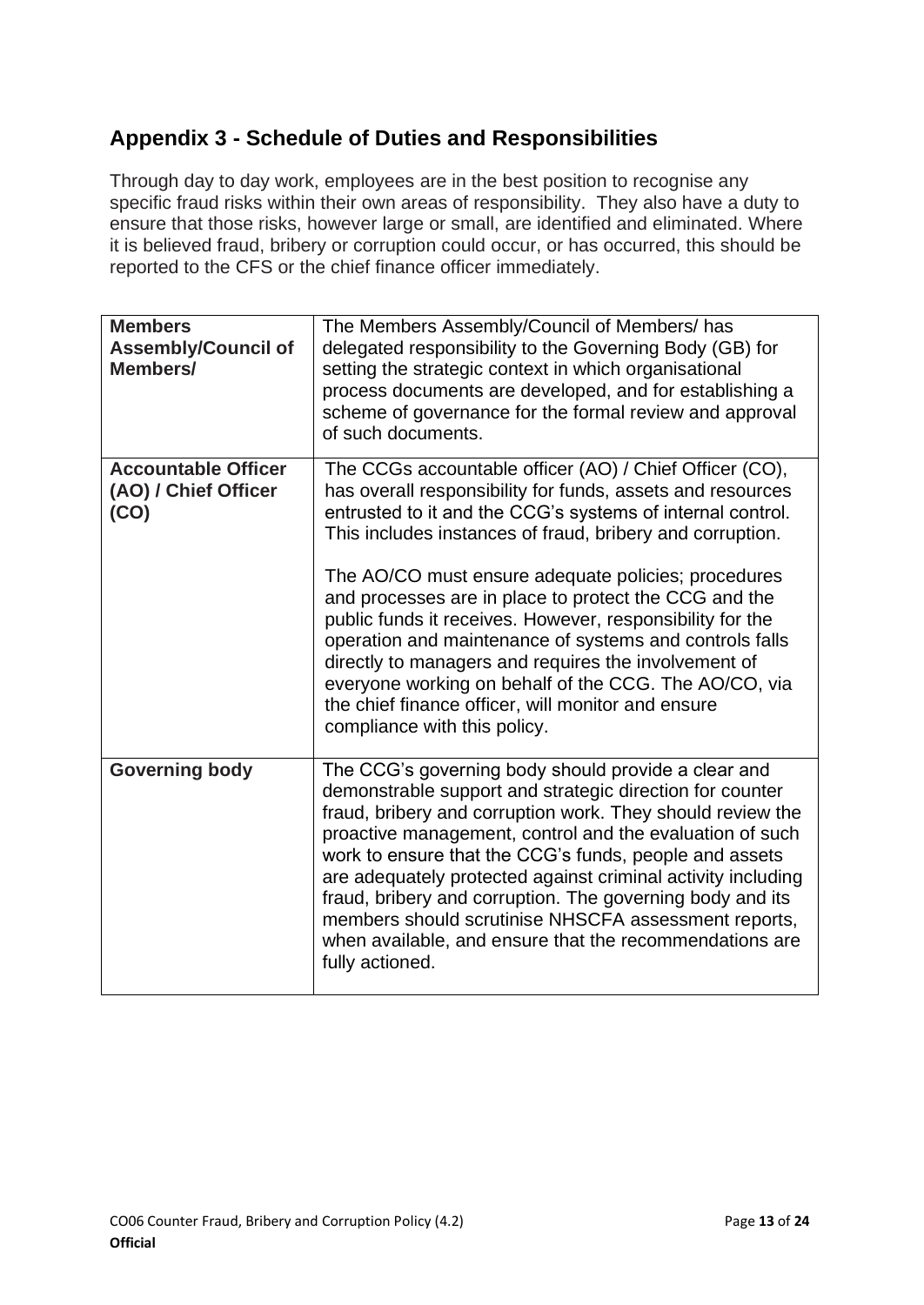| <b>Chief Finance</b><br>Officer (CFO)            | The CFO, in conjunction with the AO/CO, will monitor and<br>ensure the CCG's compliance against Service Condition 24                                                                                                                                                                                                                                                                                                                                                                                                                                                                    |
|--------------------------------------------------|-----------------------------------------------------------------------------------------------------------------------------------------------------------------------------------------------------------------------------------------------------------------------------------------------------------------------------------------------------------------------------------------------------------------------------------------------------------------------------------------------------------------------------------------------------------------------------------------|
|                                                  | of the NHS Standard Contract and Bribery Act 2010                                                                                                                                                                                                                                                                                                                                                                                                                                                                                                                                       |
|                                                  | The CFO has power to approve financial transactions initiated<br>by the organisation's directorates.                                                                                                                                                                                                                                                                                                                                                                                                                                                                                    |
|                                                  | The CFO prepares, documents and maintains detailed<br>financial procedures and systems, and applies the principles<br>of separation of duties and internal checks to prepare a<br>statement of internal control for inclusion in the CCG's annual<br>report.                                                                                                                                                                                                                                                                                                                            |
|                                                  | The CFO will report annually to the board on the adequacy of<br>internal financial controls and risk management as part of the<br>board's overall responsibility to prepare a governance<br>statement for inclusion in the CCG's annual report.                                                                                                                                                                                                                                                                                                                                         |
|                                                  | The CFO will review annually the suitability, adequacy and<br>effectiveness of the CCG's counter fraud, bribery and<br>corruption arrangements and implement improvements as<br>and when appropriate.                                                                                                                                                                                                                                                                                                                                                                                   |
|                                                  | The CFO will, depending on the outcome of initial<br>investigations, inform appropriate senior management of<br>suspected cases of fraud, bribery and corruption, especially<br>in cases where the loss may be above an agreed limit or<br>where the incident may lead to adverse publicity.                                                                                                                                                                                                                                                                                            |
|                                                  | The CFO will liaise with the CFS regarding any identified<br>concerns.                                                                                                                                                                                                                                                                                                                                                                                                                                                                                                                  |
| <b>Audit &amp; Assurance</b><br><b>Committee</b> | The Audit & Assurance Committee is responsible for<br>reviewing, approving and monitoring the CCG's counter fraud<br>work-plan. The committee will receive regular updates on<br>counter fraud activity, will monitor the implementation of<br>action plans, and will provide direct access and liaison with<br>those responsible for counter fraud work. The committee will<br>review annual reports on counter fraud, discuss NHSCFA<br>quality assessment reports. and will provide independent<br>scrutiny to ensure any necessary post-assessment action<br>plans are carried out. |
|                                                  | Further information which may assist the audit committee in<br>discharging its functions effectively can be found in the NHS<br>Audit Committee Handbook 2018, published by Healthcare<br>Financial Management Association (HFMA) at:<br>https://www.hfma.org.uk/publications/details/nhs-audit-<br>committee-handbook.                                                                                                                                                                                                                                                                 |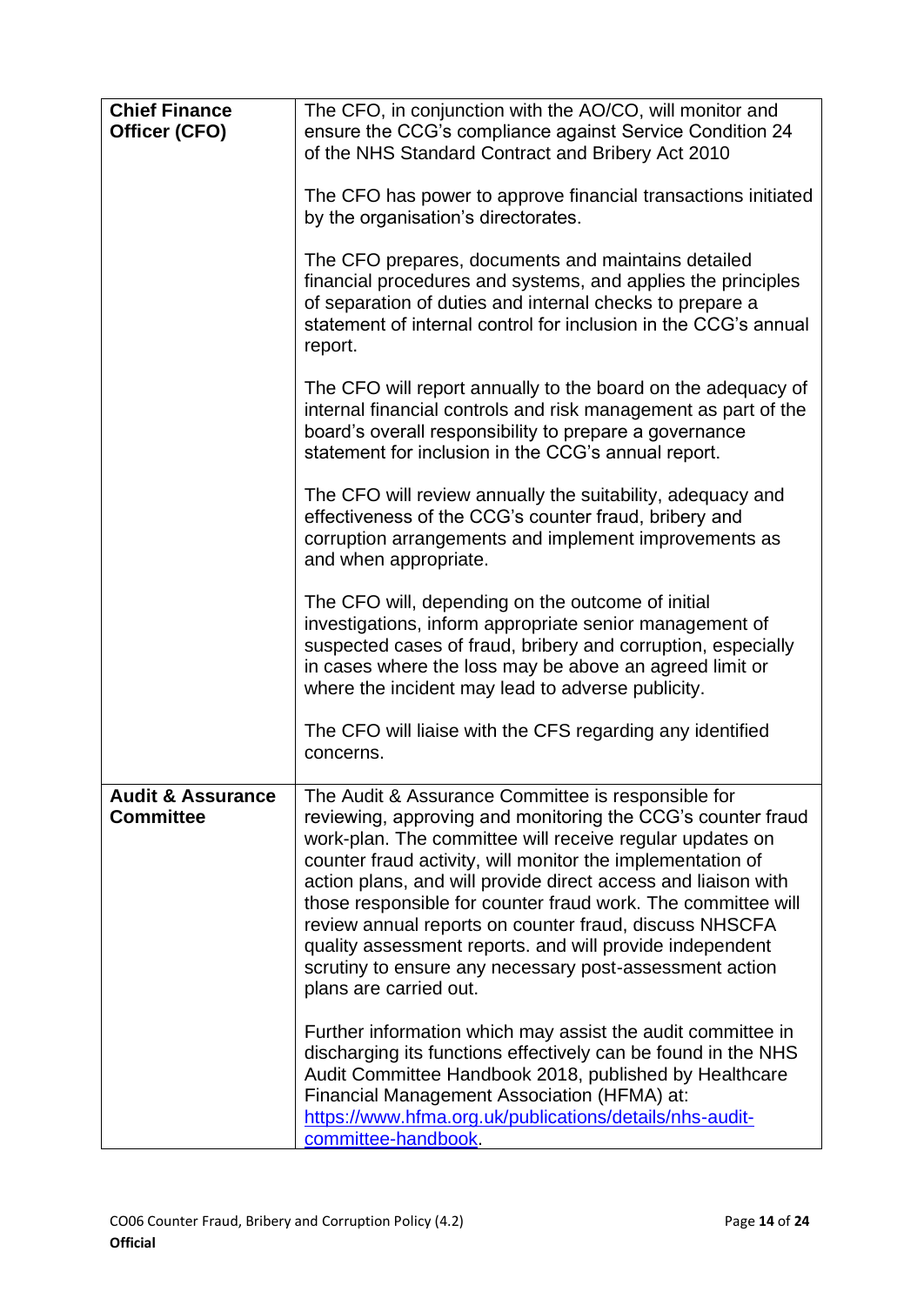| <b>Internal and external</b> | The CCG utilises both internal and external audit functions,                                                                |
|------------------------------|-----------------------------------------------------------------------------------------------------------------------------|
| audit                        | which include reviewing the CCG's controls and systems,<br>and ensuring compliance with financial instructions. It will be  |
|                              | expected that any incident or suspicion of fraud, bribery or                                                                |
|                              | corruption identified by either internal or external audit will                                                             |
|                              | be shared immediately to the nominated CFS and CFO.                                                                         |
| <b>Human resources</b>       | Human resources (HR) colleagues are responsible for<br>liaison with the CFS about any suspicions of fraud, bribery          |
|                              | and corruption they may become aware of. HR are                                                                             |
|                              | responsible for the conduct of any internal investigation and                                                               |
|                              | instigating any necessary internal action, including                                                                        |
|                              | disciplinary action against those who fail to comply with<br>organisational policies, procedures and processes.             |
|                              |                                                                                                                             |
|                              | Criminal and disciplinary processes have different purposes,                                                                |
|                              | are governed by different rules and/or legislation and                                                                      |
|                              | require different standards of proof. These differences                                                                     |
|                              | mean that one investigator must not conduct both criminal<br>and disciplinary investigations into the same matter.          |
|                              |                                                                                                                             |
|                              | There is no legal rule giving precedence to the criminal                                                                    |
|                              | process over the disciplinary process and the CCG may<br>undertake disciplinary proceedings even if a criminal              |
|                              | investigation is ongoing. All decisions must be based on the                                                                |
|                              | individual circumstances of each case and discussed with                                                                    |
|                              | the CFS. However, a disciplinary hearing should not                                                                         |
|                              | normally take place if it would prejudice ongoing criminal<br>proceedings. In all cases public protection is paramount; the |
|                              | decision to give precedence to the criminal process over the                                                                |
|                              | disciplinary one must be subject to overriding public interest                                                              |
|                              | considerations - namely the risk to the provision of NHS                                                                    |
|                              | services, patients and/or the wider public caused by a delay                                                                |
|                              | in applying disciplinary sanctions.                                                                                         |
|                              | Coordination of parallel criminal and disciplinary                                                                          |
|                              | investigations in order to achieve the most appropriate                                                                     |
|                              | outcome requires regular liaison between HR colleagues                                                                      |
|                              | and the CFS. Beside routine interaction, specific<br>consultation should occur at the following points:                     |
|                              |                                                                                                                             |
|                              | All referrals received by HR that contain an element of                                                                     |
|                              | suspected fraud, bribery or corruption must be reported                                                                     |
|                              | to the CFS and/or CFO immediately.<br>Wherever parallel sanctions are being pursued, the                                    |
|                              | investigating officer and/or HR should meet regularly                                                                       |
|                              | with the CFS to provide updates and ensure the flow of                                                                      |
|                              | information.                                                                                                                |
|                              | HR should inform the CFS where there are serious<br>$\bullet$                                                               |
|                              | health and safety risks (i.e. clinician identified as not<br>holding appropriate clinical qualifications) or cases          |
|                              | involving vulnerable individuals that may take                                                                              |
|                              | precedence over a criminal investigation.                                                                                   |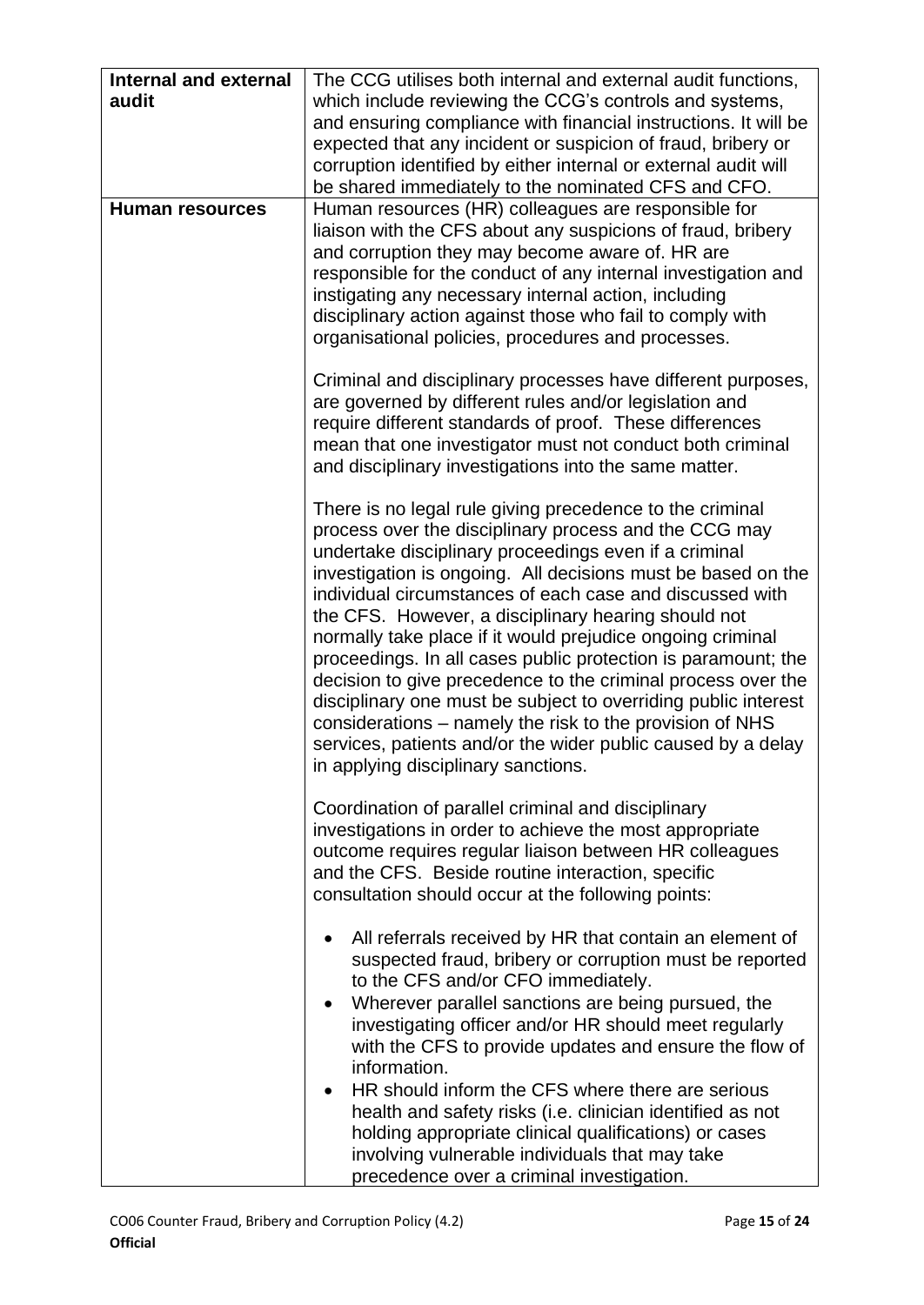|                                                       | HR must advise the CFS of disciplinary hearings<br>$\bullet$<br>outcomes as this may impact on the criminal sanction.                                                                                                                                                                                                                                                                                                                                                                                                                 |
|-------------------------------------------------------|---------------------------------------------------------------------------------------------------------------------------------------------------------------------------------------------------------------------------------------------------------------------------------------------------------------------------------------------------------------------------------------------------------------------------------------------------------------------------------------------------------------------------------------|
|                                                       |                                                                                                                                                                                                                                                                                                                                                                                                                                                                                                                                       |
|                                                       | The CCG should ensure that appropriate protocols are in<br>place to cover this.                                                                                                                                                                                                                                                                                                                                                                                                                                                       |
| <b>Local Counter Fraud</b><br><b>Specialist (CFS)</b> | The CFS is responsible for taking forward all counter-fraud<br>work locally in accordance with national standards and<br>reports directly to the CFO.                                                                                                                                                                                                                                                                                                                                                                                 |
|                                                       | Adherence to NHSCFA counter fraud standards is important<br>not only to ensure contractual obligations are complied with,<br>but also to ensure the CCG has appropriate counter fraud,<br>bribery and corruption arrangements in place. To this end,<br>the CFS will look to achieve the highest standards possible<br>in their work.                                                                                                                                                                                                 |
|                                                       | The LCFS will work with key colleagues and stakeholders to<br>promote counter fraud work, apply effective preventative<br>measures and investigate allegations of fraud, bribery and<br>corruption. In consultation with the CFO, the CFS will report<br>any cases to the NHSCFA. Where necessary, the CFS will<br>ensure that other relevant parties are informed of<br>allegations, such as HR if an employee is the subject of a<br>referral.                                                                                      |
|                                                       | The CFS will utilise a risk planning toolkit to help identify<br>fraud, bribery and corruption risks at the CCG and the<br>resulting information will be used to inform future counter<br>fraud work.                                                                                                                                                                                                                                                                                                                                 |
|                                                       | The CFS has been specifically trained in counter fraud<br>procedures and has been appointed by the CCG to<br>undertake work in this field. The CFS will work with all staff<br>and stakeholders to promote counter fraud work and will<br>effectively respond to system weaknesses and investigate<br>allegations of fraud, bribery and corruption. The CFS has a<br>number of duties to perform, including:<br>Receive any fraud, bribery or corruption<br>$\bullet$<br>referral directly from staff, the public or a<br>contractor. |
|                                                       | Investigate all cases of fraud within the CCG<br>$\bullet$<br>and to report on these to the audit committee.<br>Publicise counter fraud work and the fraud<br>awareness message within the CCG.<br>Undertake local proactive counter fraud work<br>٠<br>with the aim of fraud prevention and/or<br>detection.<br>Report any system weaknesses to the<br>organisation and the NHSCFA.                                                                                                                                                  |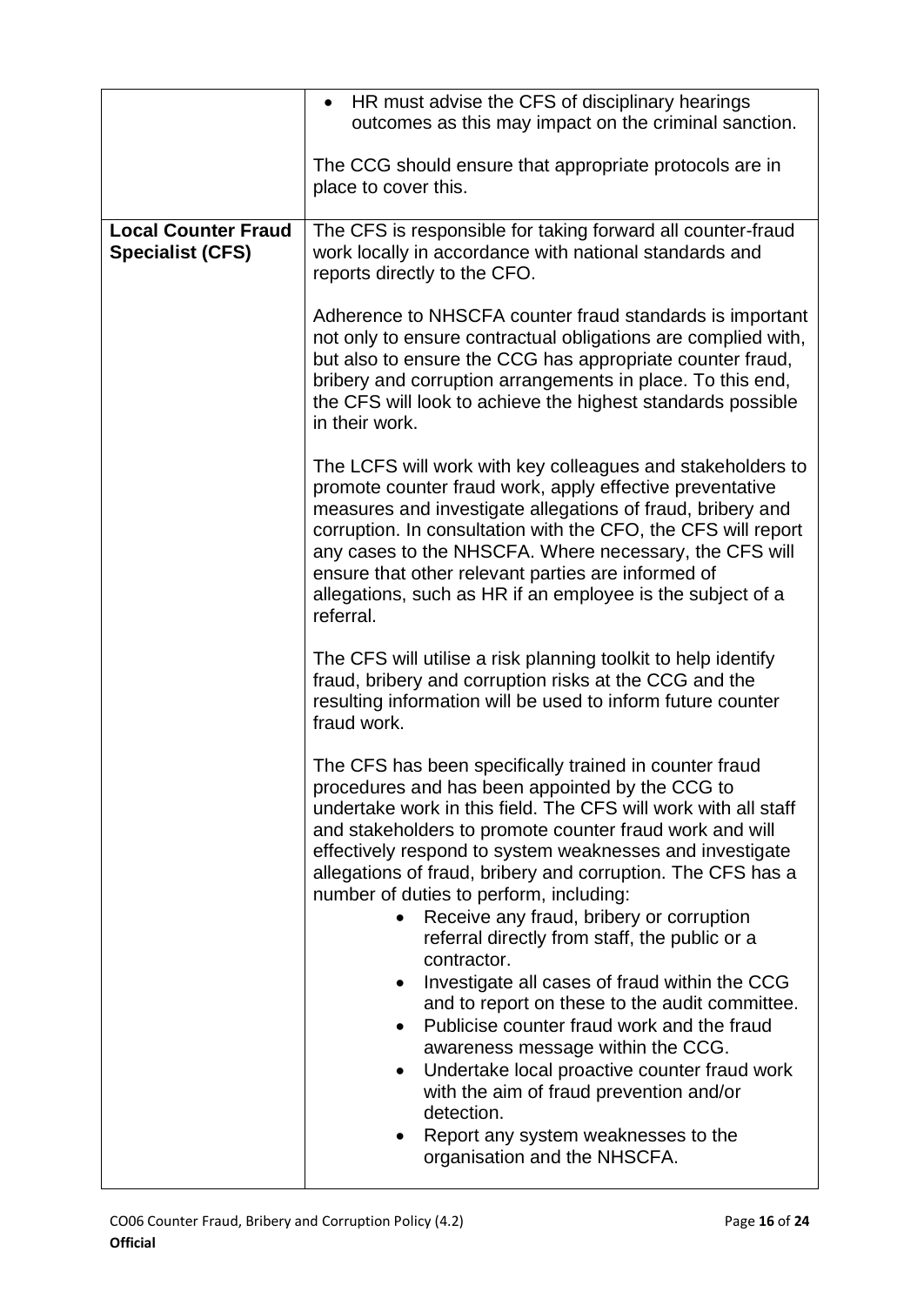| <b>Managers</b> | All managers within the CCG are responsible for ensuring<br>that policies, procedures and processes within their local<br>area are adhered to and kept under constant review.<br>Managers should be alert to the possibility that unusual<br>events, requests or transactions could be indications of<br>fraud, bribery or corruption.<br>All managers have a responsibility to ensure that staff and<br>those working within their team are aware of fraud, bribery<br>and corruption, understand the importance of protecting the<br>organisation from it and will bring this policy to their staff's<br>attention. The desktop guide at Appendix B provides a<br>reminder of the key contacts and actions to be followed if<br>fraud, bribery and corruption acts are suspected. Managers<br>are encouraged to publicise the desktop guide within their<br>local area. |
|-----------------|---------------------------------------------------------------------------------------------------------------------------------------------------------------------------------------------------------------------------------------------------------------------------------------------------------------------------------------------------------------------------------------------------------------------------------------------------------------------------------------------------------------------------------------------------------------------------------------------------------------------------------------------------------------------------------------------------------------------------------------------------------------------------------------------------------------------------------------------------------------------------|
|                 | The CFS will support managers in encouraging a counter<br>fraud, bribery and corruption culture and the CFS will<br>proactively undertake work to raise awareness of this.                                                                                                                                                                                                                                                                                                                                                                                                                                                                                                                                                                                                                                                                                                |
|                 | All instances of actual or suspected fraud, bribery or<br>corruption which come to the attention of a manager must<br>be reported to the CFS immediately. It is appreciated that<br>some employees may initially raise concerns with their<br>manager, however, under no circumstances should<br>managers investigate the allegation(s) themselves. There is<br>a clear responsibility for managers to refer concerns to the<br>CFS and/or CFO as soon as possible.                                                                                                                                                                                                                                                                                                                                                                                                       |
|                 | Managers at all levels are responsible for ensuring that<br>fraud risks are included in any local risk assessments and<br>for mitigating any identified risks. The responsibility for the<br>prevention and detection of fraud, bribery and corruption<br>therefore primarily rests with managers but requires the co-<br>operation of all employees. The CFS is available to provide<br>any advice and guidance as necessary.                                                                                                                                                                                                                                                                                                                                                                                                                                            |
| All employees   | All employees are required to comply with the CCG's<br>policies, procedures and processes and apply best practice<br>in order to prevent fraud, bribery and corruption (e.g.<br>procurement, expenses and ethical business behaviour).                                                                                                                                                                                                                                                                                                                                                                                                                                                                                                                                                                                                                                    |
|                 | Employees are expected to act in accordance with the<br>standards laid down by their professional institutes, where<br>applicable, and have a personal responsibility to ensure<br>they are familiar with them. Employees and those working<br>on behalf of the organisation should be made aware of their<br>own responsibilities in accordance with the CCG's policies<br>and in protecting the organisation from these crimes fraud,<br>bribery and corruption.                                                                                                                                                                                                                                                                                                                                                                                                        |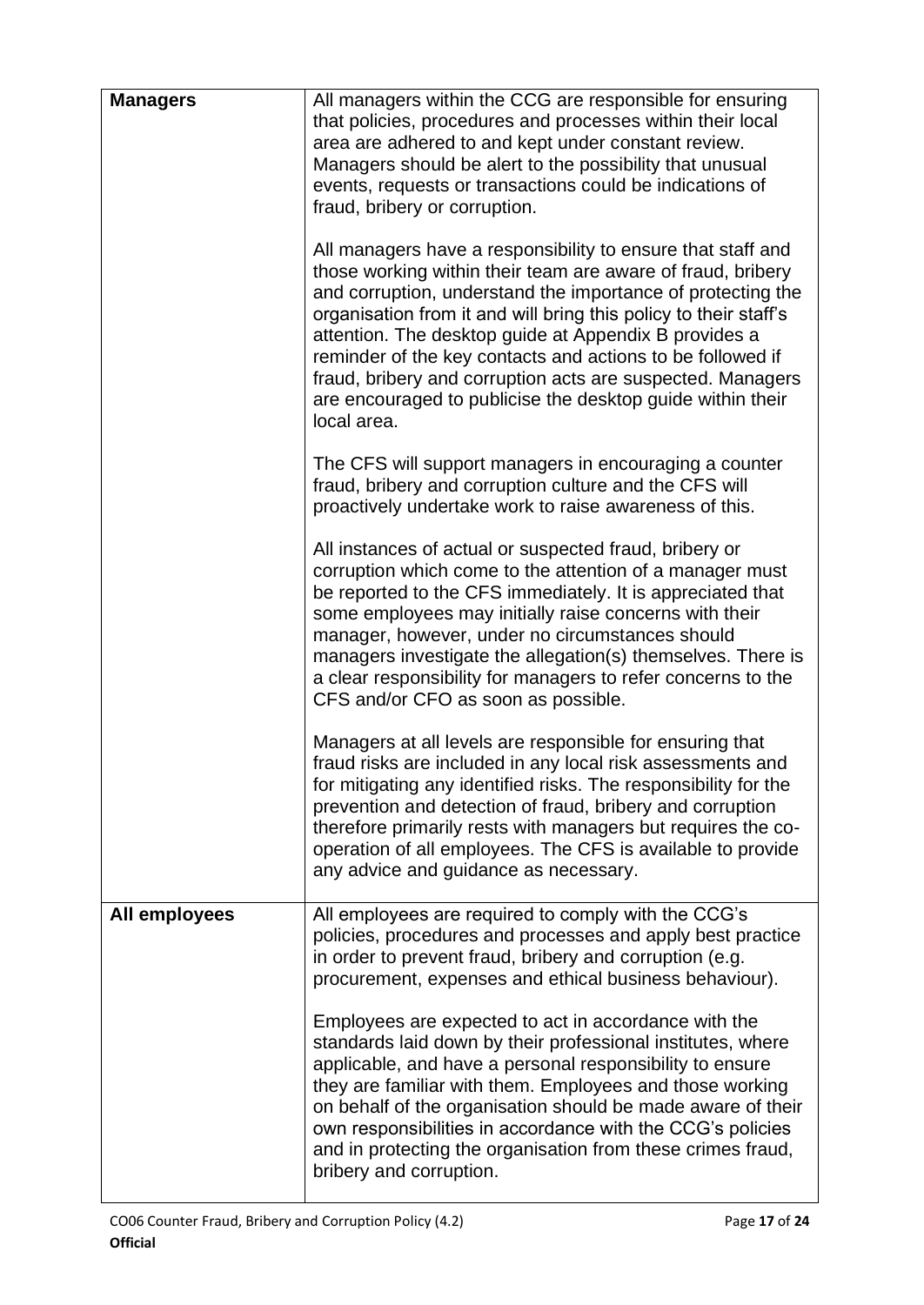|                                                    | Employees have a duty to protect the assets of the CCG,<br>including information and property. In addition, all<br>employees have a responsibility to comply with all<br>applicable laws, regulations and organisational policies<br>relating to ethical business behaviour, procurement,<br>personal expenses, conflicts of interest, confidentiality and<br>the acceptance of gifts and hospitality. This means that, in<br>addition to maintaining the normal standards of personal<br>honesty and integrity, employees should always:<br>Avoid acting in any way that might cause<br>others to allege or suspect them of dishonesty<br>Behave in a way that would not give cause for<br>others to doubt that the CCG's employees<br>deal fairly and impartially with official matters<br>Be alert to the possibility that others might be<br>attempting to deceive |
|----------------------------------------------------|------------------------------------------------------------------------------------------------------------------------------------------------------------------------------------------------------------------------------------------------------------------------------------------------------------------------------------------------------------------------------------------------------------------------------------------------------------------------------------------------------------------------------------------------------------------------------------------------------------------------------------------------------------------------------------------------------------------------------------------------------------------------------------------------------------------------------------------------------------------------|
|                                                    | All employees have a duty to ensure that the organisation's<br>funds, including NHS funds are safeguarded, whether they<br>are involved with cash or payment systems, managing<br>budgets or dealing with contractors or suppliers.                                                                                                                                                                                                                                                                                                                                                                                                                                                                                                                                                                                                                                    |
|                                                    | If an employee suspects that there has been fraud, bribery<br>or corruption they must report the matter to the CFS and/or<br>chief finance officer.                                                                                                                                                                                                                                                                                                                                                                                                                                                                                                                                                                                                                                                                                                                    |
|                                                    | The Clinical Commissioning Group's counter fraud service<br>is provided under contract by AuditOne, an NHS-hosted<br>organisation.                                                                                                                                                                                                                                                                                                                                                                                                                                                                                                                                                                                                                                                                                                                                     |
| <b>Information</b><br>management and<br>technology | The North of England Commissioning Support Unit<br>(NECSU) will contact the CFS and/or the CFO immediately<br>in all cases where there is suspicion that IT is being used for<br>fraudulent purposes. There may also be offences under the<br>Computer Misuse Act 1990.                                                                                                                                                                                                                                                                                                                                                                                                                                                                                                                                                                                                |
|                                                    | Similarly, NECSU will liaise with the CFS to ensure that a<br>subject's access (both physical and electronic) to the CCG's<br>IT resources is restricted, suspended or removed where an<br>economic crime investigation identifies that it is appropriate<br>to do so.                                                                                                                                                                                                                                                                                                                                                                                                                                                                                                                                                                                                 |
| <b>Fraud champion</b>                              | The fraud champion is a nominated employee whose role is<br>to support and promote the fight against fraud at both<br>strategic and operational levels.                                                                                                                                                                                                                                                                                                                                                                                                                                                                                                                                                                                                                                                                                                                |
|                                                    | Fraud champions will support the nominated counter fraud<br>specialist in the work they carry out and the role of a fraud<br>champion includes:<br>Promoting awareness of fraud, bribery and<br>corruption within the organisation                                                                                                                                                                                                                                                                                                                                                                                                                                                                                                                                                                                                                                     |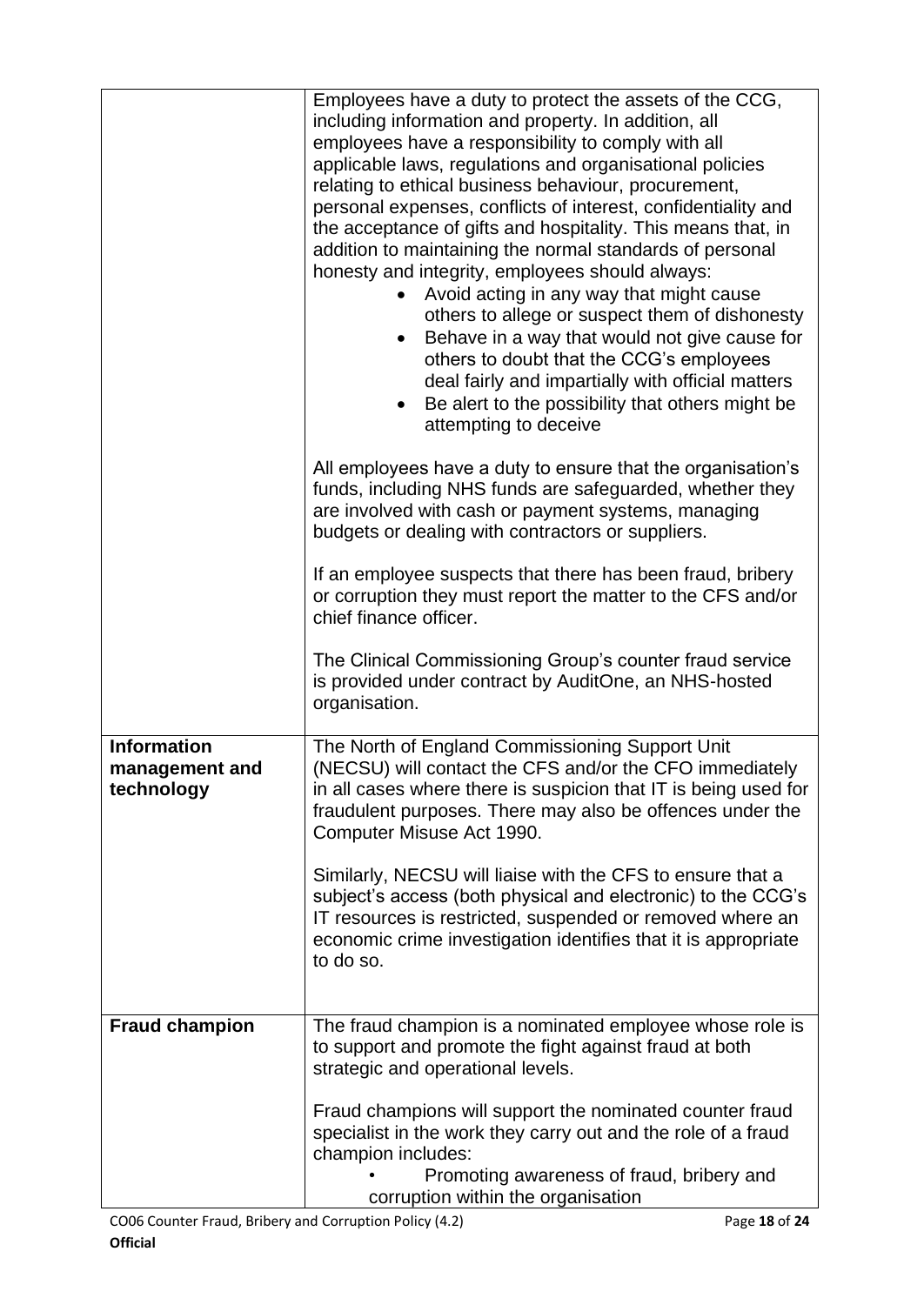| Understanding the threat posed by fraud,<br>bribery and corruption |
|--------------------------------------------------------------------|
| Understanding best practice to countering                          |
| fraud, bribery and corruption                                      |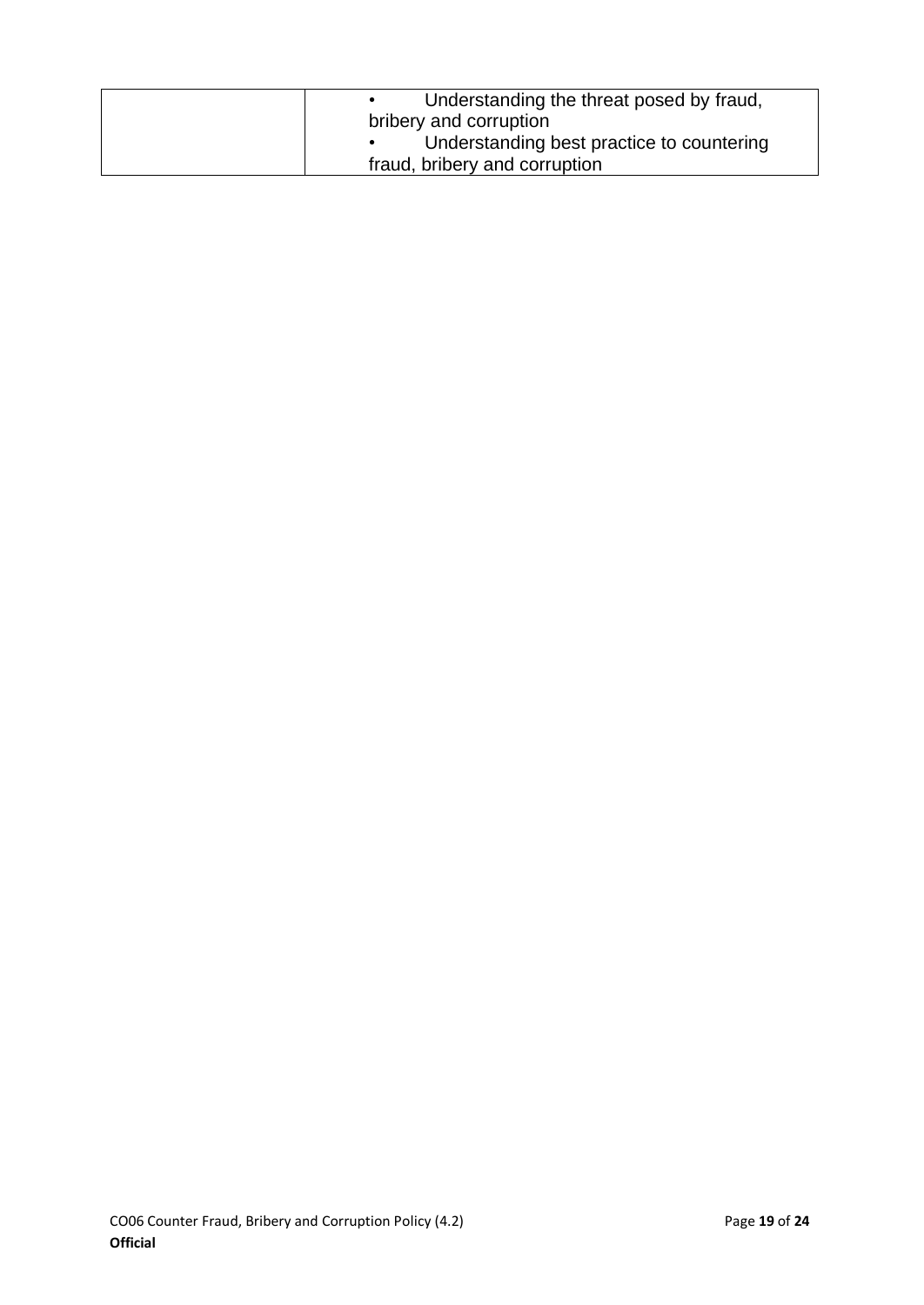## **Equality Impact Assessment Initial Screening Assessment (STEP 1)**

As a public body organisation we need to ensure that all our current and proposed strategies, policies, services and functions, have given proper consideration to equality, diversity and inclusion, do not aid barriers to access or generate discrimination against any protected groups under the Equality Act 2010 (Age, Disability, Gender Reassignment, Pregnancy and Maternity, Race, Religion/Belief, Sex, Sexual Orientation, Marriage and Civil Partnership).

This screening determines relevance for all new and revised strategies, policies, projects, service reviews and functions.

Completed at the earliest opportunity it will help to determine:

- The relevance of proposals and decisions to equality, diversity, cohesion and integration.
- Whether or not equality and diversity is being/has already been considered for due regard to the Equality Act 2010 and the Public Sector Equality Duty (PSED).
- Whether or not it is necessary to carry out a full Equality Impact Assessment.

### **Name(s) and role(s) of person completing this assessment:**

**Name:** Martyn Tait **Job Title:** Counter Fraud Specialist **Organisation:** AuditOne

**Title of the service/project or policy:** Counter Fraud, Bribery and Corruption Policy

#### **Is this a;**

**Strategy / Policy** ☒**Service Review** ☐ **Project** ☐ **Other** Click here to enter text.

#### **What are the aim(s) and objectives of the service, project or policy:**

The aims of the policy are:

- to set out the CCG's strategy for dealing with counter fraud, bribery and corruption matters
- to ensure the CCG has appropriate counter fraud procedures in place in accordance with Service Condition 24.1 of the NHS Standard Contract and the Bribery Act 2010
- to provide a guide for those working for the CCG on what fraud is and how to report concerns
- to inform those working for the CCG of their responsibility to prevent fraud, bribery and corruption
- to detail the roles and responsibilities of key staff and departments
- to detail the potential outcomes where fraud, bribery and corruption are suspected

**Who will the project/service /policy / decision impact?**

(Consider the actual and potential impact)

● **Staff**  $\boxtimes$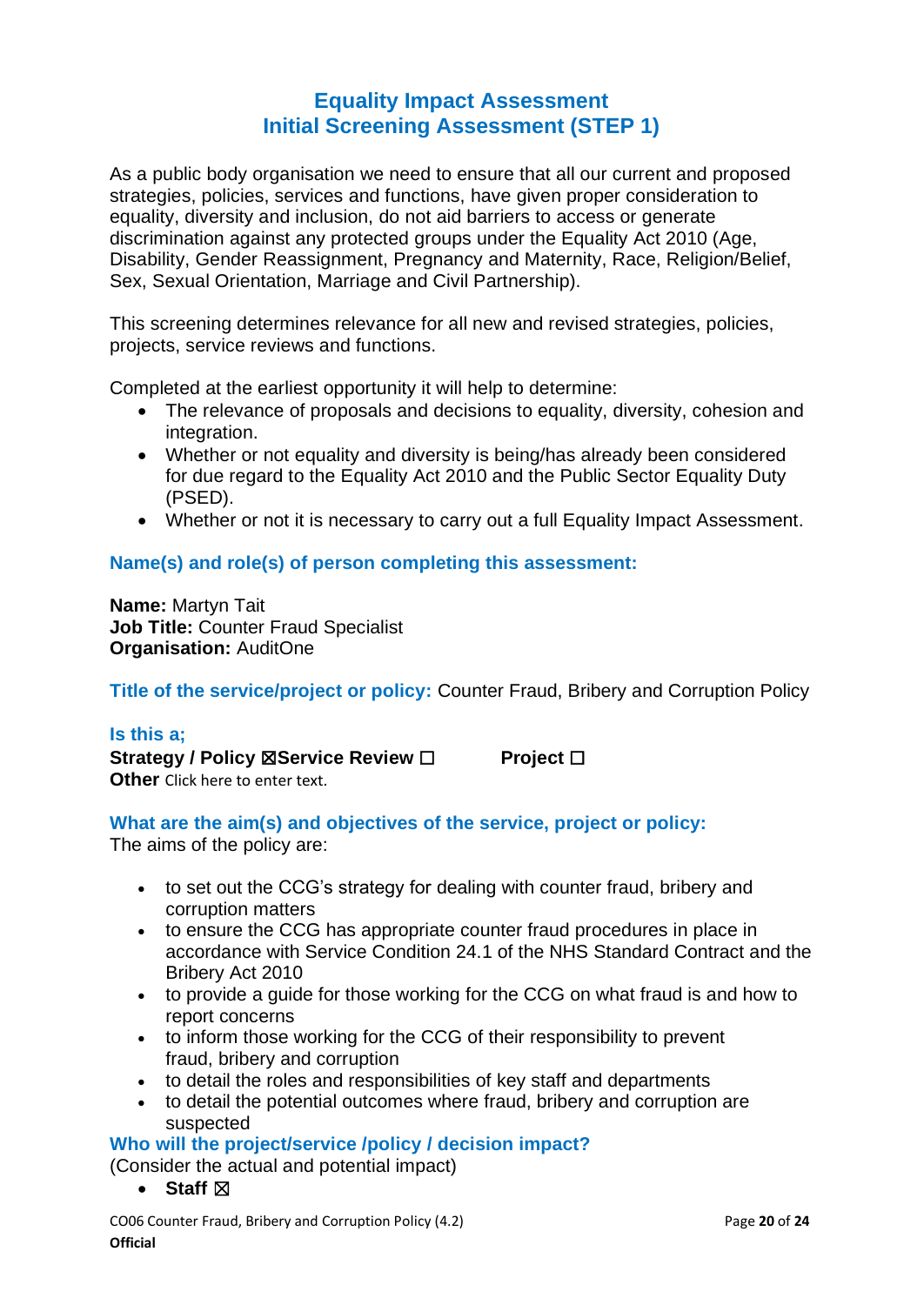- **Service User / Patients** ☐
- **Other Public Sector Organisations**☒
- **Voluntary / Community groups / Trade Unions** ☐
- **Others, please specify** Click here to enter text.

| <b>Yes</b> | No |
|------------|----|
| $\Box$     | 区  |
|            |    |
| $\Box$     | 区  |
| П          | 区  |
|            |    |
| $\Box$     | 区  |
| $\Box$     | 区  |
|            |    |
|            |    |
|            |    |
|            |    |

#### **If you have answered no to the above and conclude that there will not be a detrimental impact on any equality group caused by the proposed policy/project/service change, please state how you have reached that conclusion below:**

The counter fraud team do not specifically gather information in relation to the ethnicity, faith, disability or sexual orientation of individuals for which it investigates, or works with, in order to provide the counter fraud service to the CCG. Although this does not allow for the assessment of the impact upon these groups, it does act as a measure that appropriate action is taken based on the evidence of a referral without prejudice to individuals in relation to these areas. The date of birth and gender of an individual is identified as part of the referral process in order that the correct individual can be identified. I am not aware of any occasions where an issue has been identified of action taken by the counter fraud team based on their gender or age.

Any individual who is subject to an investigation by the counter fraud team will be considered for any potential vulnerability and/or the requirement for an appropriate adult to be present. The counter fraud service is available to provide advice and guidance to individuals in relation to fraud issues or concerns. If a communication challenge is identified the counter fraud team can make use of language line services or appropriate adults to overcome challenges.

#### **If you have answered yes to any of the above, please now complete the 'STEP 2 Equality Impact Assessment' document**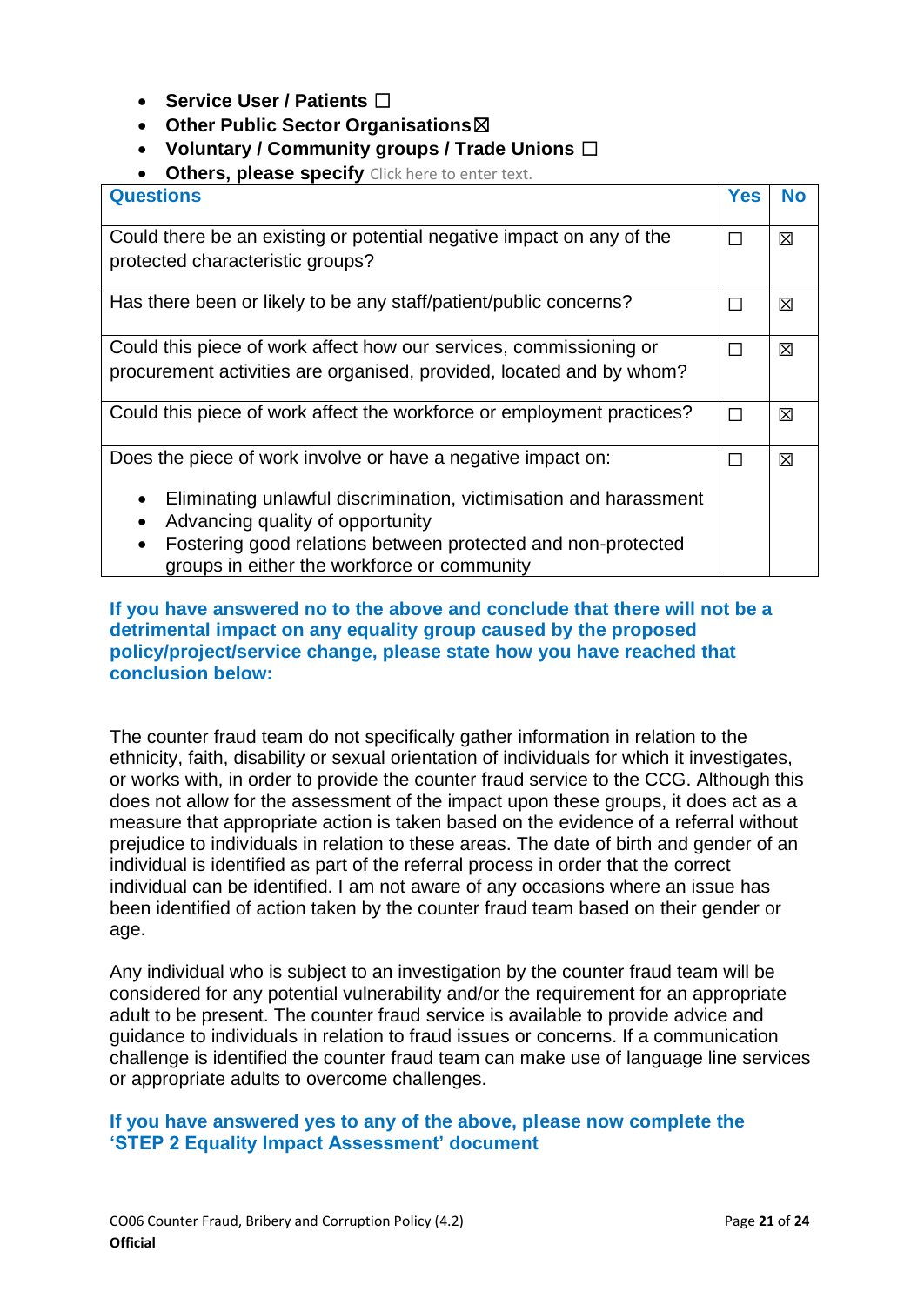| <b>Accessible Information Standard</b>                                          | <b>Yes</b> | <b>No</b> |  |  |
|---------------------------------------------------------------------------------|------------|-----------|--|--|
| Please acknowledge you have considered the requirements of the                  |            | П         |  |  |
| Accessible Information Standard when communicating with staff and               |            |           |  |  |
| patients.                                                                       |            |           |  |  |
|                                                                                 |            |           |  |  |
|                                                                                 |            |           |  |  |
| https://www.england.nhs.uk/wp-content/uploads/2017/10/accessible-               |            |           |  |  |
| info-standard-overview-2017-18.pdf                                              |            |           |  |  |
|                                                                                 |            |           |  |  |
|                                                                                 |            |           |  |  |
| Please provide the following caveat at the start of any written documentation:  |            |           |  |  |
| "If you require this document in an alternative format such as easy read, large |            |           |  |  |
| text, braille or an alternative language please contact (ENTER CONTACT          |            |           |  |  |
| <b>DETAILS HERE)"</b>                                                           |            |           |  |  |
|                                                                                 |            |           |  |  |
| If any of the above have not been implemented, please state the reason:         |            |           |  |  |

Click here to enter text.